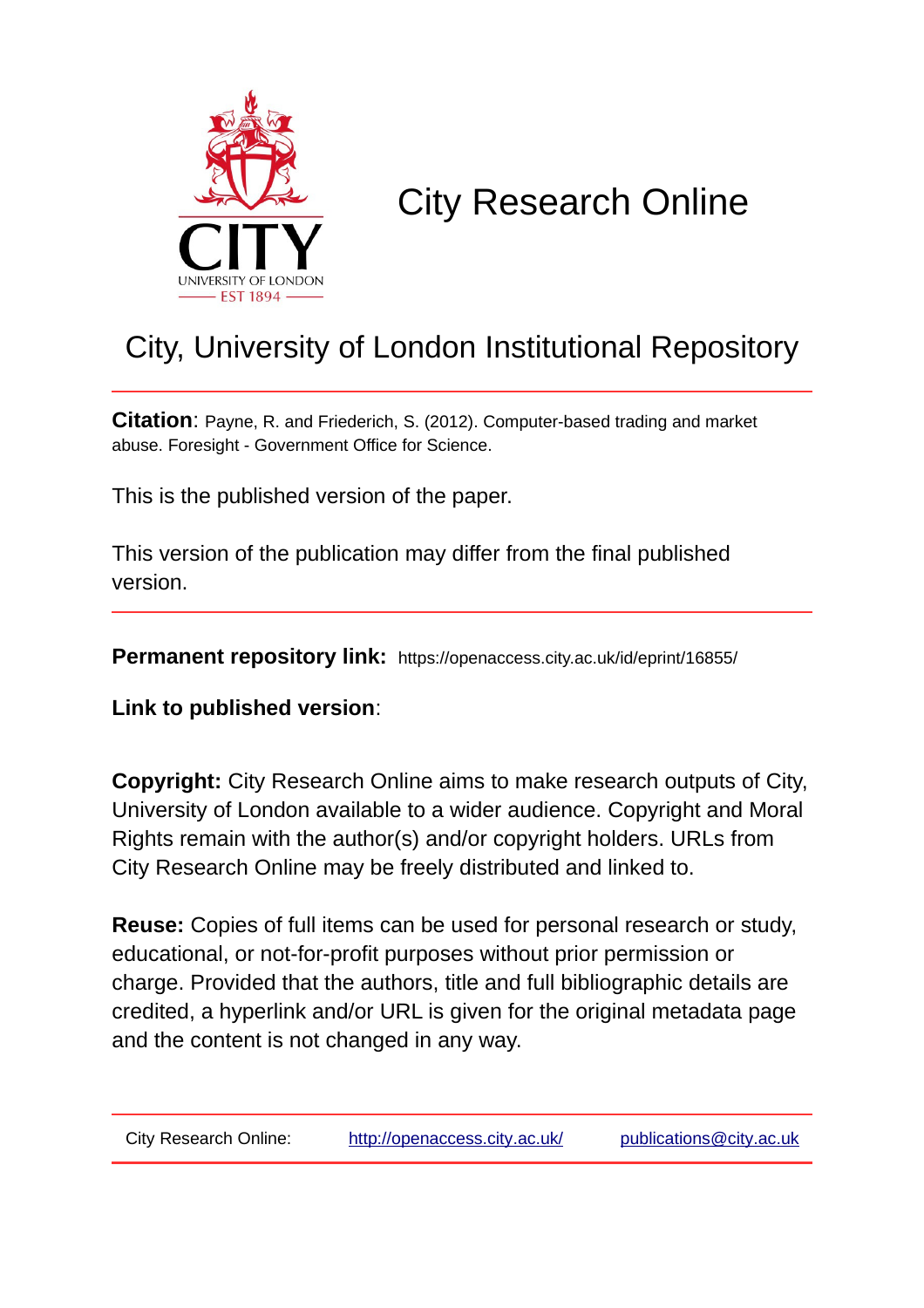

**W**\*Foresight

# **Computer-based trading and market abuse**

Driver Review DR20

Foresight, Government Office for Science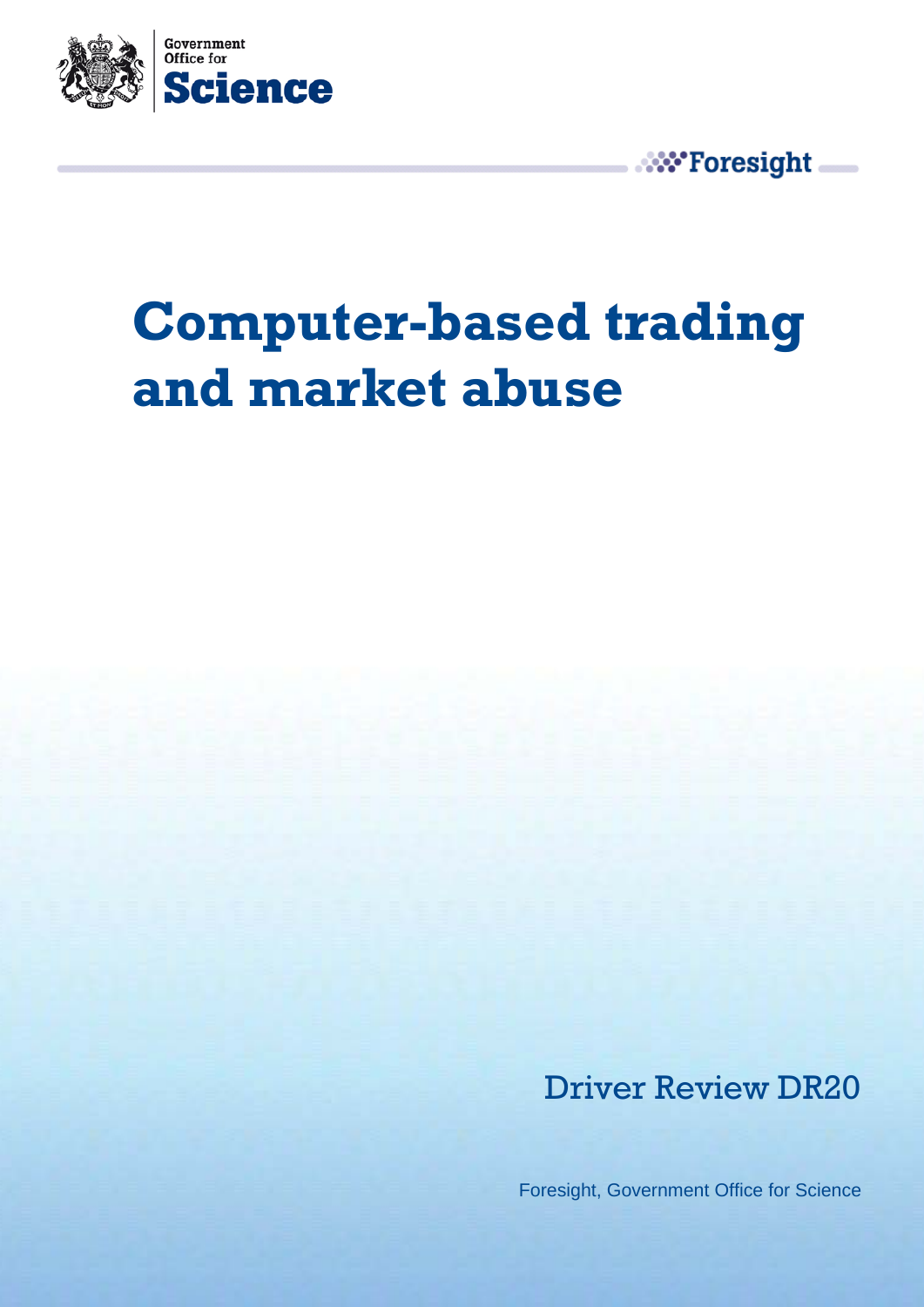# **Contents**

| $1_{-}$                                                                                                    |  |
|------------------------------------------------------------------------------------------------------------|--|
|                                                                                                            |  |
|                                                                                                            |  |
|                                                                                                            |  |
| 3.                                                                                                         |  |
|                                                                                                            |  |
|                                                                                                            |  |
|                                                                                                            |  |
|                                                                                                            |  |
| HFT and abuse 2: has HFT altered the trading environment in ways that facilitate abusive strategies?<br>6. |  |
| 20                                                                                                         |  |
| The new order flow<br>6.1                                                                                  |  |
| 6.2.                                                                                                       |  |
| 6.3.                                                                                                       |  |
|                                                                                                            |  |
| 6.5.                                                                                                       |  |
|                                                                                                            |  |
| 7. HFT and abuse 3: have confounding factors increased the <i>perceived</i> likelihood of abuse? 25        |  |
|                                                                                                            |  |
| 7.2.                                                                                                       |  |
|                                                                                                            |  |
|                                                                                                            |  |
| 9.                                                                                                         |  |
|                                                                                                            |  |
|                                                                                                            |  |
|                                                                                                            |  |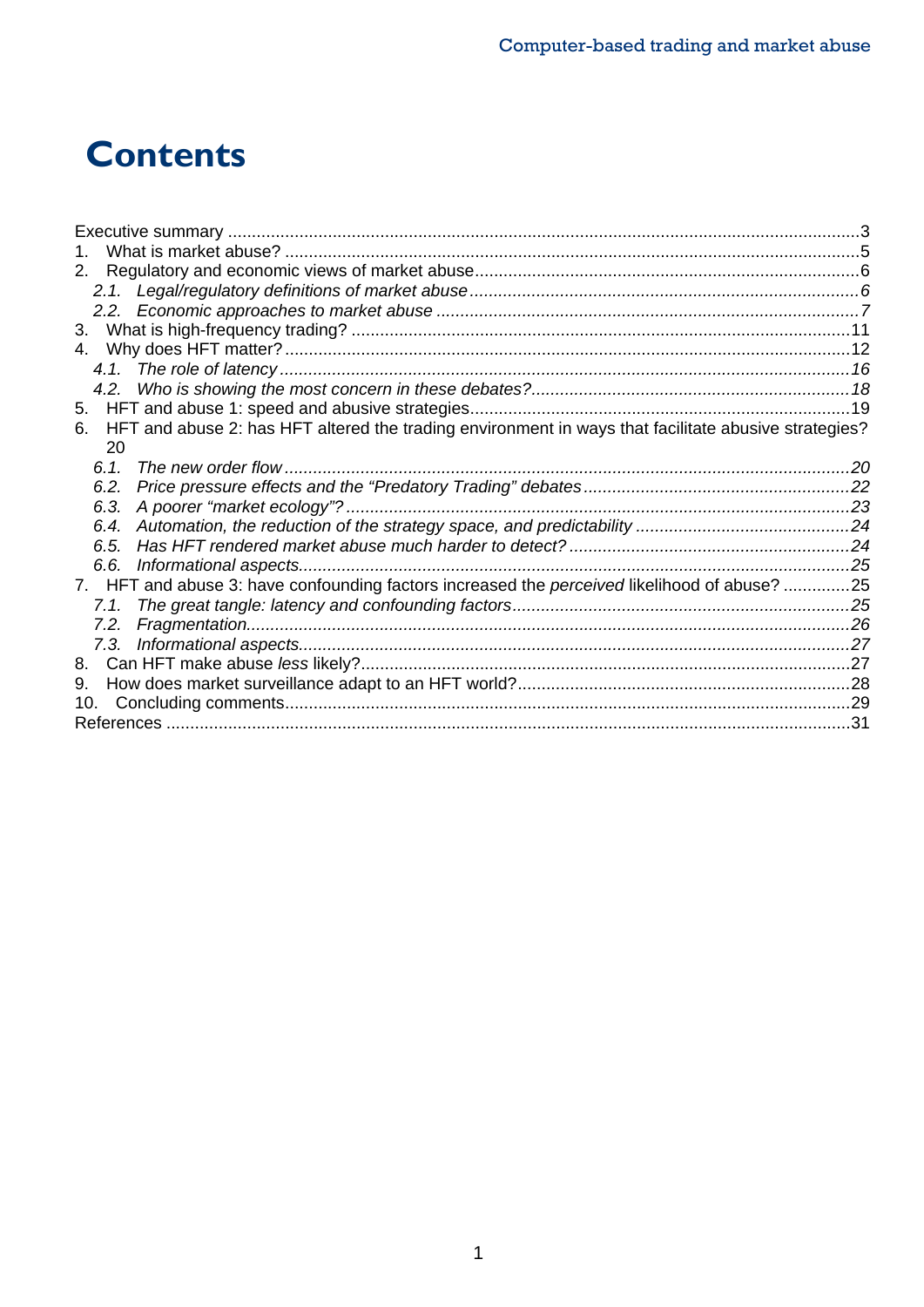# **Computer-based trading and market abuse**

### **Sylvain Friederich and Richard Payne**[1](#page-3-0)

### **15 October 2012**

This review has been commissioned as part of the UK Government's Foresight Project, The Future of Computer Trading in Financial Markets. The views expressed do not represent the policy of any Government or organisation.

<span id="page-3-0"></span><sup>&</sup>lt;sup>1</sup> School of Economics, Finance and Management, University of Bristol and Cass Business School, respectively. We thank three anonymous reviewers for their comments. All remaining errors are ours.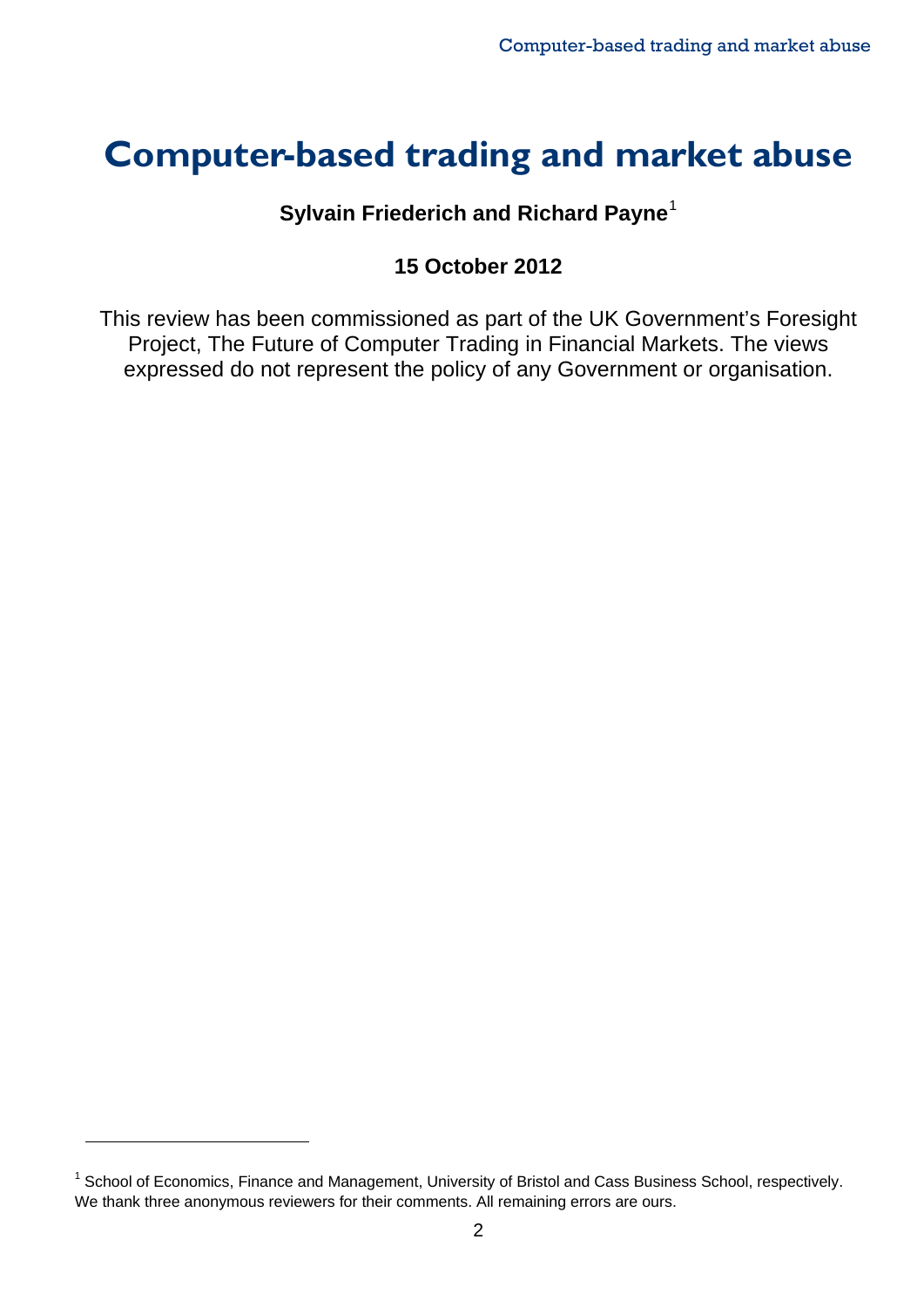# **Executive summary**

Trading is now conducted on a scale of microseconds by some market participants. Does extremely reduced latency increase the likelihood of market abuse – in particular market manipulation?

We argue that:

- It seems that some classes of participants perceive abuse as more widespread in today's markets, where HFTs may dominate liquidity supply.
	- This perception has in itself the potential to affect the behaviour of less-informed agents, particularly liquidity suppliers, thus impacting market outcomes negatively.
- The concern that high-frequency traders use a speed advantage over other agents to implement new abusive strategies generates much speculation but other issues may be equally important.
	- In particular, the growth of HFT may have altered the trading environment in ways that render some forms of abuse easier to conduct than in the past.

As a result, we suggest that:

 $\overline{a}$ 

- Perception must be confirmed or corrected through the production of hard evidence on the link between HFT and abuse.
- Significant investment is likely to be required for regulators to surmount the surveillance issues that HFT has created.

HF traders offer little benefit to the financial system, but they do not do much harm.

(Lex, *Financial Times*, 12 July 2011)

The view above is, to say the least, not a typical one. Much investor and regulator suspicion surrounds high-frequency trading (HFT). In Europe, it has been placed near the top of the regulatory agenda with the release of a Consultation Paper entirely devoted to it (ESMA [2](#page-4-0)011).<sup>2</sup> In the US, the SEC spent over 20 pages of its "Concept Release on Equity Market Structure" detailing its concerns (SEC 2010) and the global committee of regulators (IOSCO 2011) just released its own report largely dedicated to HFT.

<span id="page-4-0"></span> $2$  This is a striking change of emphasis. Only a few months before, HFT did not register much in the EU Commission's consultation leading to the update of the main piece of legislation that regulates trading across the EU, the Markets in Financial Instruments Directive (see European Commission 2010, where HFT only receives a passing mention).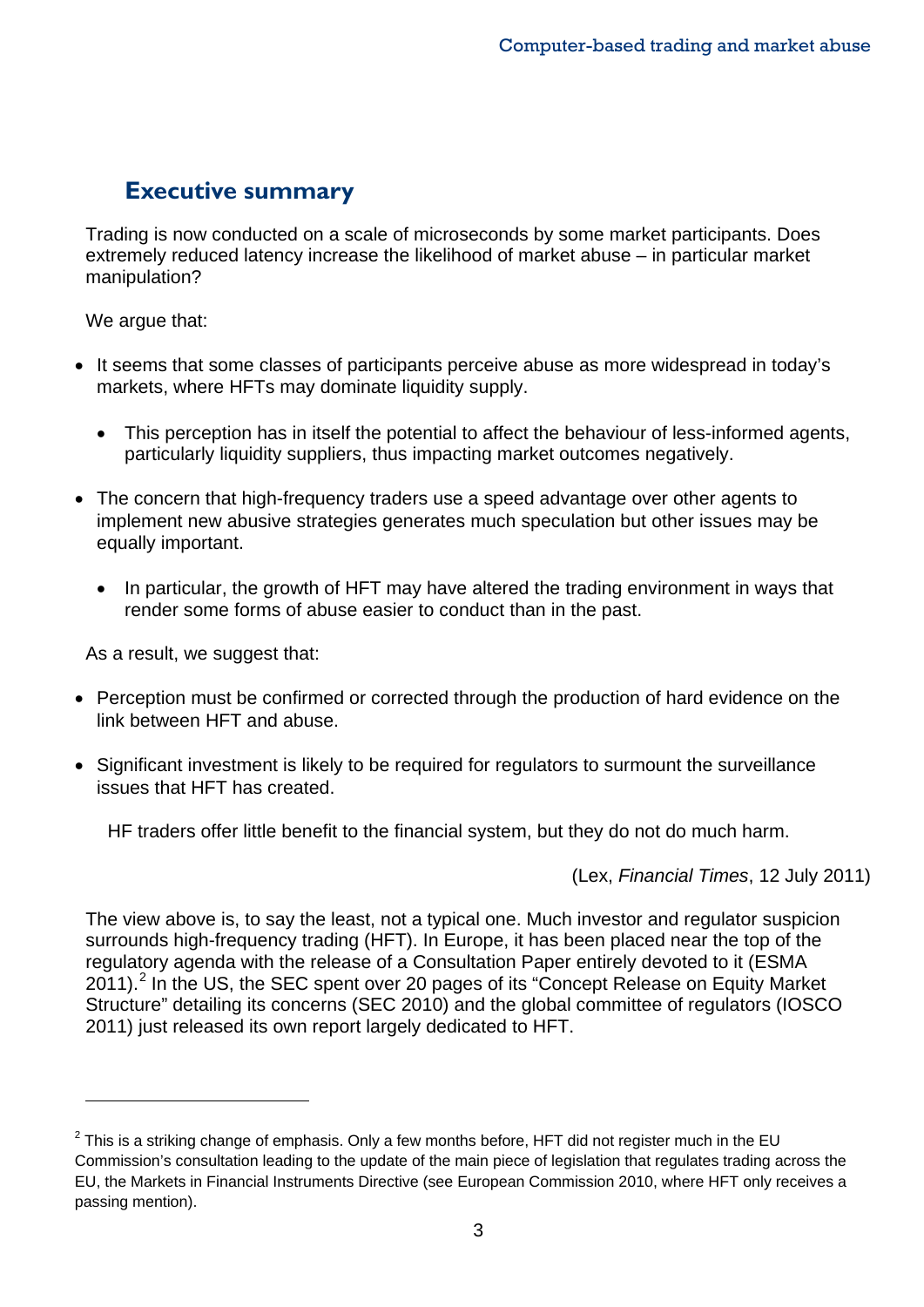Chief among the concerns are the effects that HFT may have on liquidity, volatility and the probability of flash crashes. Additionally, a possible link between HFT and market abuse is frequently alluded to – for example in each of the three reports mentioned above. This link is the focus of the current paper. Taking market abuse to broadly comprise *insider trading* and *market manipulation,* we discuss three, not mutually exclusive ways in which HFT may matter to market abuse:

- Low latency may have increased the incidence of market abuse because speed allows HF traders to take advantage of slower market participants in abusive ways.
- It could also be that the growth of HFT has changed the trading environment in ways that facilitate market abuse or have increased the perceived extent of abuse. This covers situations different from the 'fast versus slow agent' confrontation above, where for example HF traders prey on each other and slower traders may also find it easier to conduct abuse.
- Other market developments concomitant with the growth in HFT but not only or at all brought about by HFT growth may also have contributed to an increase in the perceived prevalence of "unfairness" or downright abuse. These are confounding factors that are part of the new trading environment and may be hard to disentangle from HFT empirically, even though they are conceptually very distinct.

The first view implies that lower trading latency allows HF traders to run rings around other traders. Along the second and third views, the trading landscape has changed in ways that may generate more abuse or make abuse perceived as more widespread, but HFTs are no more likely than other traders to engage in abuse.

We argue that even though evidence supporting the first view is currently lacking, the perception of a higher incidence of abuse should be dismissed, *whether or not this perception is divorced from reality*: a thread running through this report will be that the subjective estimate of abuse that market participants form affects their behaviour and has the potential to directly impact market outcomes.

Different regulatory implications may follow. If the key concern is that HFT allows some participants to abuse the market in ways that are not currently unlawful, then regulatory definitions of what constitutes abusive practices may have to be modified and new methods to detect such practices will need to be developed. If HFT makes old forms of market abuse more widespread or socially more costly than before, then exchanges and their regulators must improve their ability to root out such practices. If perception is mistaken, then hard evidence should be produced to document the reality of abuse.

This debate is part of a broader one on HFT and redistribution. Extant academic studies of HFT tend to find that it has a positive effect on average liquidity, at least based on simple measures like bid-ask spreads. However, very little is known about the potential redistributive effects of computer-driven trading: who gains and who loses? The focus of this report is whether HFT may have affected the scale of redistribution generated from unlawful behaviour, and whether practices which might previously have been considered abusive are now accepted trading behaviour.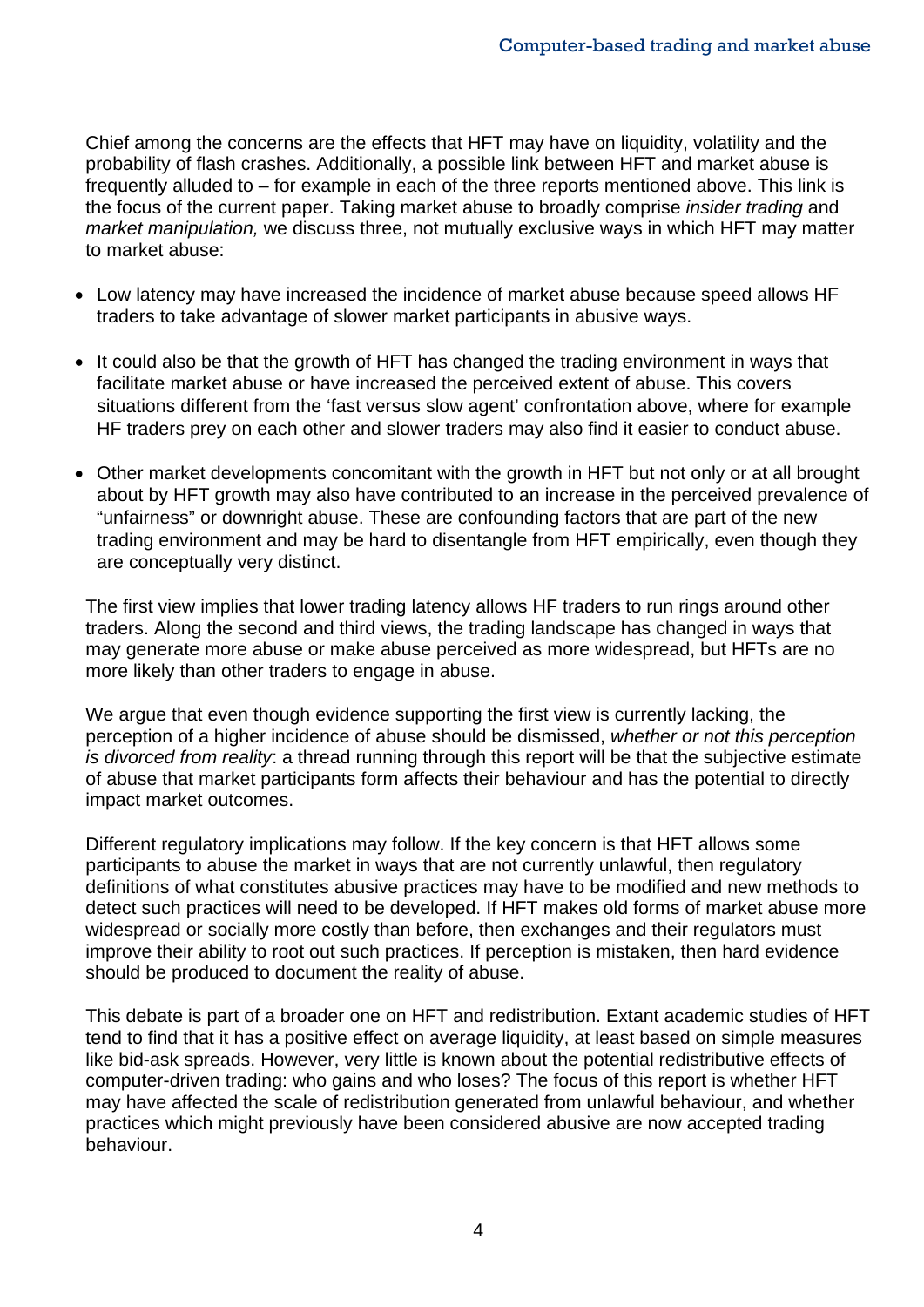As background to this, the suspicion that most market abuse goes unpunished is widely held. The UK market regulator recently declared: "Our benchmark should seek to have a market that participants really believe to be clean and fair," (…) "And, as a general test, I think that if you were to ask the market participants, they would share my view that there is too much market abuse."<sup>[3](#page-6-0)</sup> However, abusive trading behaviour is easy enough to define in very general terms but hard to identify. Regulations against abuse are rarely enforced because it so difficult to demonstrate in a court of law that the *intention* of a trader was to manipulate prices or to profit from privately held information.<sup>[4](#page-6-1)</sup> As a result, there is scant empirical evidence on the true extent of abuse in financial markets, and none to our knowledge on abuse specifically conducted using computer-based strategies. (In turn, the difficulties involved in gathering evidence demonstrating a clear intent to abuse the market may also explain the propensity of some regulators to proceed in what seems like an evidence vacuum to academics or industry.)

Therefore this report will be necessarily speculative in nature. We will use economic theory, regulatory literature and qualitative evidence obtained in interviews with slow and fast traders. Further empirical investigation in this area is both feasible and desirable.

We start below with definitions of market abuse and of HFT. We then discuss how they may be related.

# **1. What is market abuse?**

 $\overline{a}$ 

Economists and regulators identify two broad types of abusive market behaviour: *insider trading* and *market manipulation*. The key difference between them is that the former profits from price movements that are expected to happen, while the latter attempts to engineer price movements to profit from (equivalently, one is based on privileged information and the other typically is not).

*Insider dealing* involves trading on information that is not publically available at the time of the trade but is expected to move security prices in the future. A regulatory definition of insider trading would typically add two requirements:

- First, the information traded upon must be expected to move security prices *in the near future.*  Corporate insiders are allowed take a long-term view of the prospects of their firm -- indeed, this forms the basis of many executive compensation schemes -- but are not supposed to trade around the release of immediately "price-sensitive" information.
- Second and crucially to regulators, trading is based on information that was obtained at no cost. The distinction between an 'insider' and any profit-seeking investor resides in this point: insiders did not have to expend resources accessing and processing information but became privy to high quality information in the course of their normal business activities.

<span id="page-6-0"></span><sup>&</sup>lt;sup>3</sup> Hector Sants, cited by the BBC, 14 March 2010,<http://news.bbc.co.uk/go/pr/fr/-/1/hi/business/8566904.stm>

<span id="page-6-1"></span><sup>4</sup> In particular, only successful instances of abuse can usually be prosecuted. Unlucky or incompetent manipulators are very likely to escape scot-free.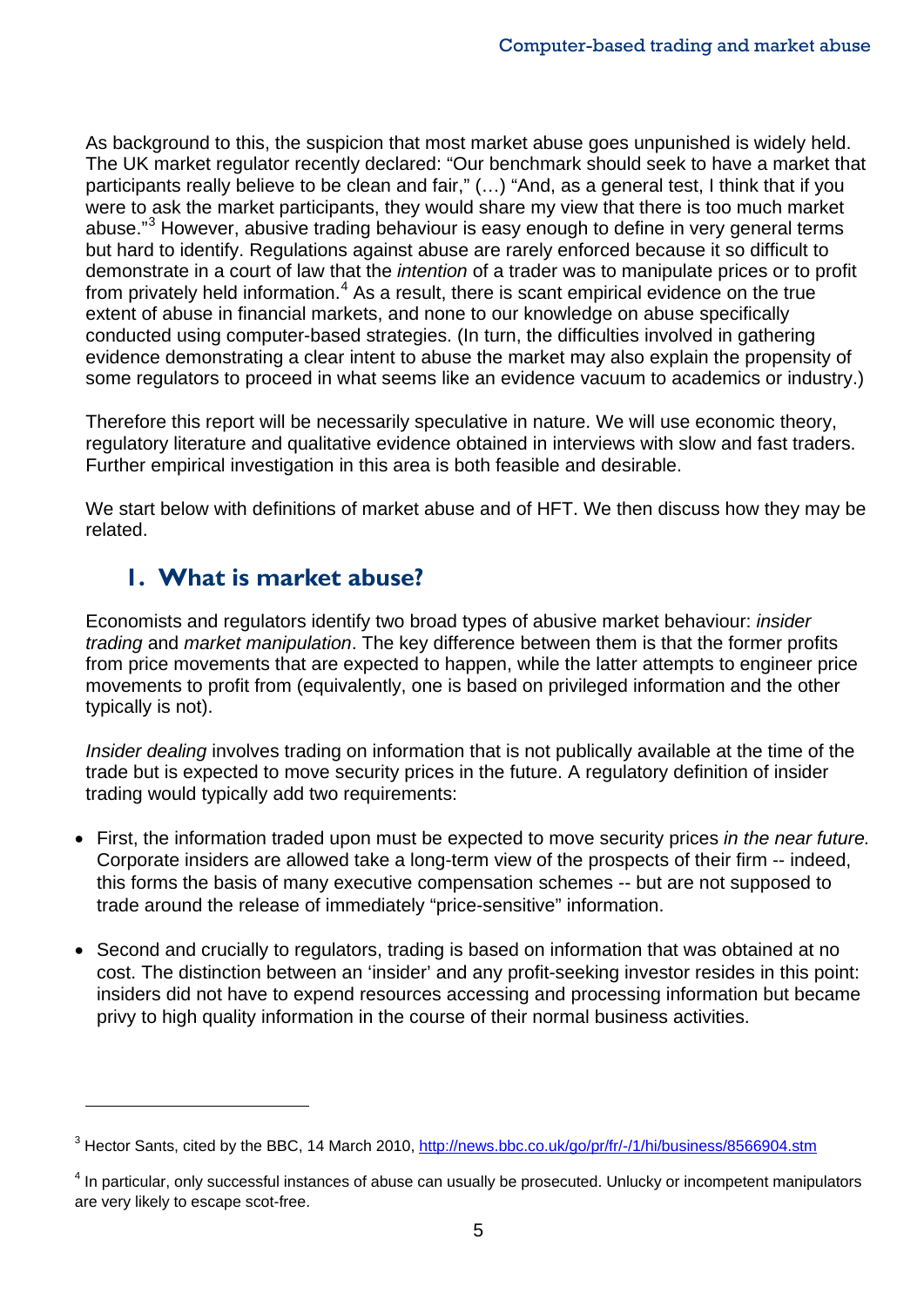*Market manipulation* broadly implies an ability to move prices temporarily to one's advantage. Before prices return to equilibrium, the trader unwinds their position at a profit. Prices can be manipulated in two main ways:

- First, through credibly *appearing* informed. This refers to techniques such as bluffing, which may be conducted using various channels (e.g. internet-based investor discussion groups).<sup>[5](#page-7-0)</sup>
- Second, and mostly, through trading. This type of manipulation requires the ability to exert temporary *price pressure,* a reflection of the fact that markets are less than perfectly liquid. (In a fully liquid market, prices only move in response to the release of new information relevant to future security payoffs.)

Beyond very broad definitions though, the legal and the economic approach to abuse differ substantially in their emphasis. We consider them in turn.

# **2. Regulatory and economic views of market abuse**

#### **2.1.Legal/regulatory definitions of market abuse**

In Europe, the 2003 EU Market Abuse Directive (MAD) specifies that:

Market abuse may arise in circumstances where investors have been unreasonably disadvantaged, directly or indirectly, by others who:

- Have used information which is not publicly available (insider dealing);
- Have distorted the price-setting mechanism of financial instruments;
- Have disseminated false or misleading information.

This type of conduct can undermine the general principle that all investors must be placed on an equal footing.

Translating this Directive into local law, the UK market regulator (Financial Services Authority or FSA) lists the "types of behaviour [that] can amount to market abuse":

• Insider dealing, including:

- "Improper disclosure" of inside information to a third party and
- "Misuse of information" that can affect the share price,
- Manipulating "transactions" or "devices"

<span id="page-7-0"></span> $5$  This concern is at the heart of the 2011 bans on short-selling on European exchanges. It was hypothesized that short-sellers were establishing positions in financial firms before spreading false, negative rumours about the financial health of those firms. If prices drop in response to the rumours then the short-sellers can close their positions at a profit. There is no direct evidence for this type of manipulative activity occurring.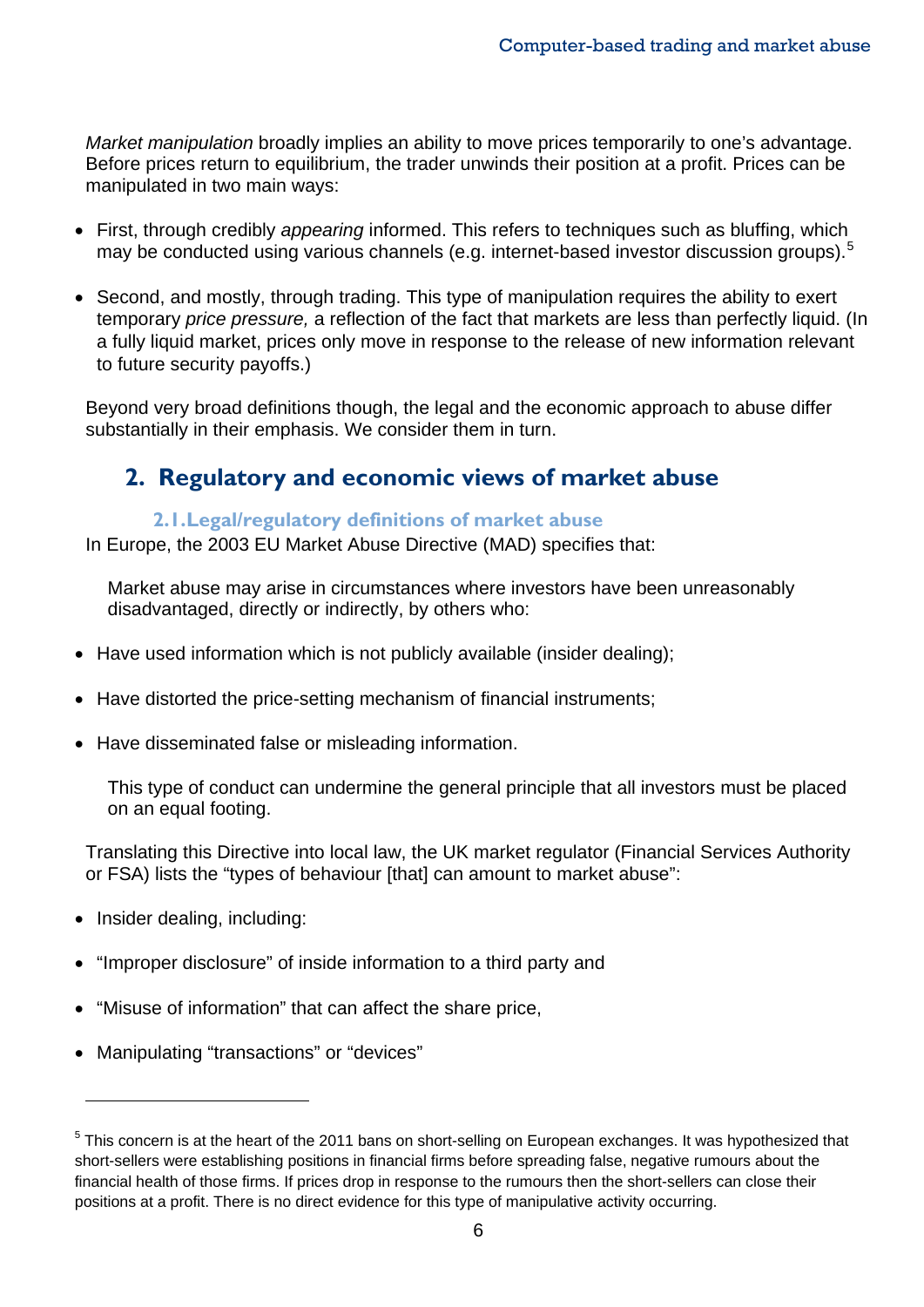- Dissemination of "false or misleading information"
- "Distortion and misleading behaviour", defined as "behaviour that gives a false or misleading impression of either the supply of, or demand for, an investment; or behaviour that otherwise distorts the market in an investment."

Legal definitions of market abuse largely reflect the view that it should be prevented because it is unfair to someone*.* [6](#page-8-0)

There is not much doubt that company directors and perhaps other constituencies (e.g. large shareholders and fund managers) are regularly aware of information that share prices do not yet reflect: academic studies of *legal* insider trading (conducted by company directors when they are allowed to do so) indicate that these trades have significant predictive power for long-term returns.<sup>[7](#page-8-1)</sup> Under insider trading, the unfairness arises not so much because the trades of insiders are likely to inflict a trading loss to their counterparties, but because this information was 'privileged' i.e. received by virtue of the insider's functions and not by the resources that they expended seeking it. As a result of these views, the trades of insiders are tightly regulated on many markets and therefore it is arguably the case that the actual prevalence of insider trading is largely determined not by the amount of information insiders hold but by the extent to which they feel able to exploit it. This is itself a function of both how strict and how tightly enforced local regulations are.

#### **2.2.Economic approaches to market abuse**

Economic theory does not tend to focus on the distinctions that matter to regulators between short versus long term price changes or the lack of cost incurred to become informed. Neither do economists enter into definitions of fairness in trading outcomes that they feel are not within their domain – they prefer the more neutral term of 'redistribution'. An insider is just an agent holding very precise information, such that interaction with them is likely to generate a trading loss. The focus of economists in the area of abuse is on two directly related issues:

First, they are concerned with identifying the *market-wide* implications of abuse: what is the effect of abusive behaviour on variables such as activity, liquidity, pricing efficiency and volatility?

Second, whereas regulators worry about identifying the actual victims of abuse and preventing further instances of it, economists are concerned with how the *perceived* likelihood of abuse, as distinct from its actual occurrence, may affect market outcomes.

- Just like the true value of an equity share, the true extent of abuse will never be known. Investors can only attempt to infer it.
- Because trading is inherently strategic, the subjective probability that various classes of agents, especially those supplying liquidity, attach to the incidence of abuse, will alter their

<span id="page-8-0"></span> $6$  Note that the definition of fairness relevant to this context is open to debate.

<span id="page-8-1"></span><sup>7</sup> See Seyhun, N. (1998), *Investment Intelligence from Insider Trading*, MIT Press.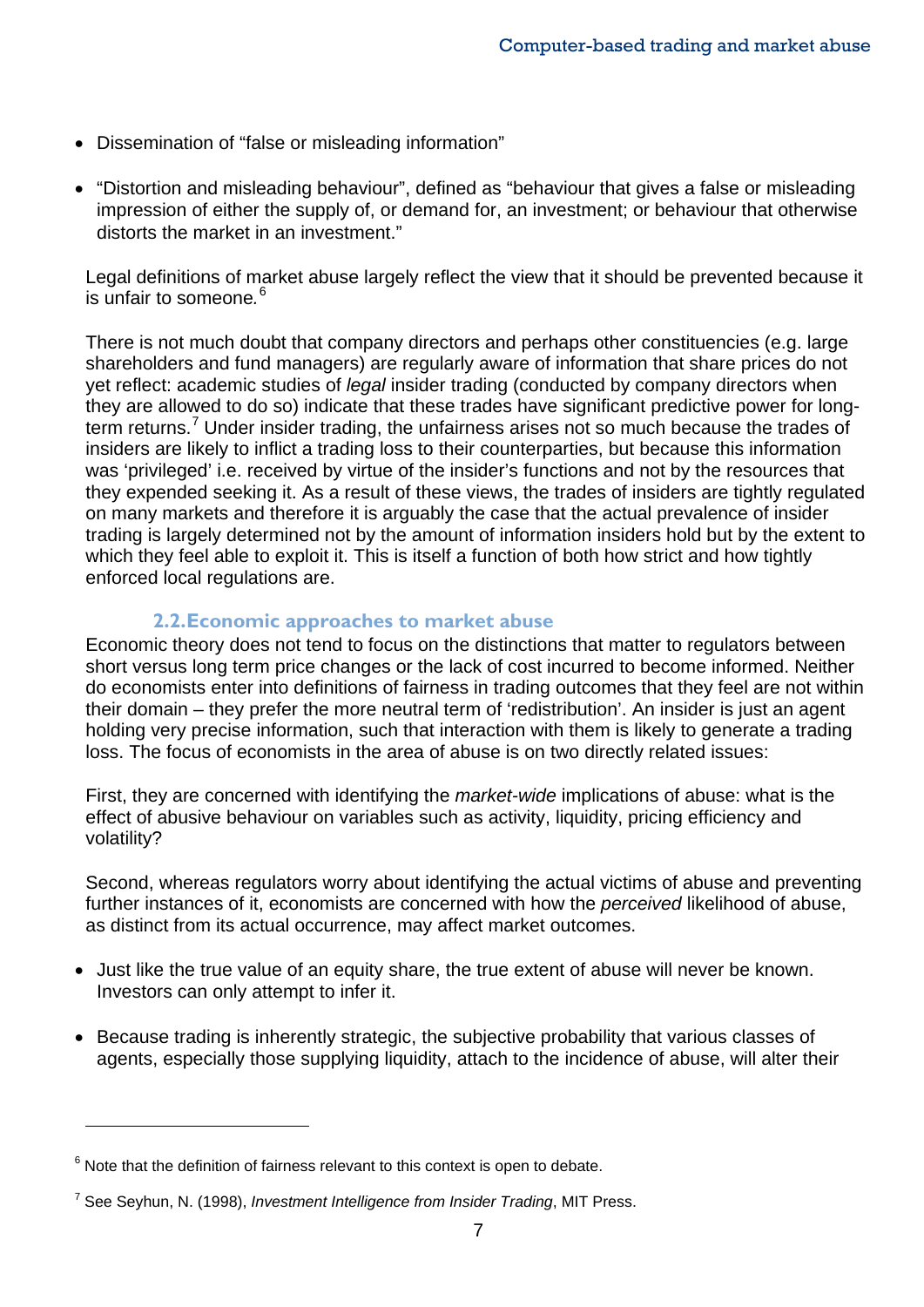behaviour. Therefore the *perception* of abuse is capable of reducing activity and damaging liquidity. It matters even if it is for a time disconnected from the *reality* of abuse.

The box below illustrates this difference in emphasis between the regulatory and the economic approaches to market abuse, specifically on the topic of insider trading.

#### **Finance theory and insider trading**

Regulators and the investing public tend to oppose insider trading on grounds that those trading with insiders are likely to lose money. Financial economists would emphasise two sets of implications:

First, insider trading may improve pricing efficiency.

If insiders who are privy to price-sensitive information before it is made public were allowed to trade on it without restriction, their trading should cause prices to reflect information faster and markets may perform their allocational role better, other things equal. This improvement in efficiency thus generates a benefit for society, although it comes at the expense of some traders losing out from trading with insiders.

Second though, insider trading may damage market liquidity. In the absence of insider trading regulation, the increased likelihood of trading against someone better informed than they are would cause less informed market participants to modify their behaviour. Their change in behaviour would likely depend on the subjective estimate they would form of the probability of losing out to better-informed traders:

- Under moderate informational asymmetries, less informed agents might avoid exposing their trading intentions to the market by selecting pre-trade opaque trading venues (OTC, dark pools). Market transparency deteriorates and so may liquidity on transparent venues.
- Under more severe informational asymmetries, uninformed investors might reduce their participation in the equity market, causing a vicious circle of illiquidity that could become, in extreme circumstances, a market breakdown caused by *adverse selection* (where only informed agents are left to trade).
- Under less extreme but plausible levels of informational asymmetries, some uninformed traders may exit the market leading to declines in average liquidity and perhaps also pricing efficiency, due to the decrease in operational efficiency. (The operational efficiency of a financial market, as opposed to its informational or pricing efficiency, refers to the level of transaction costs incurred in trading. These two concepts of efficiency are distinct but directly related: in a market or an asset with high trading costs, it may not be profitable to implement an arbitrage strategy that will correct a mispricing,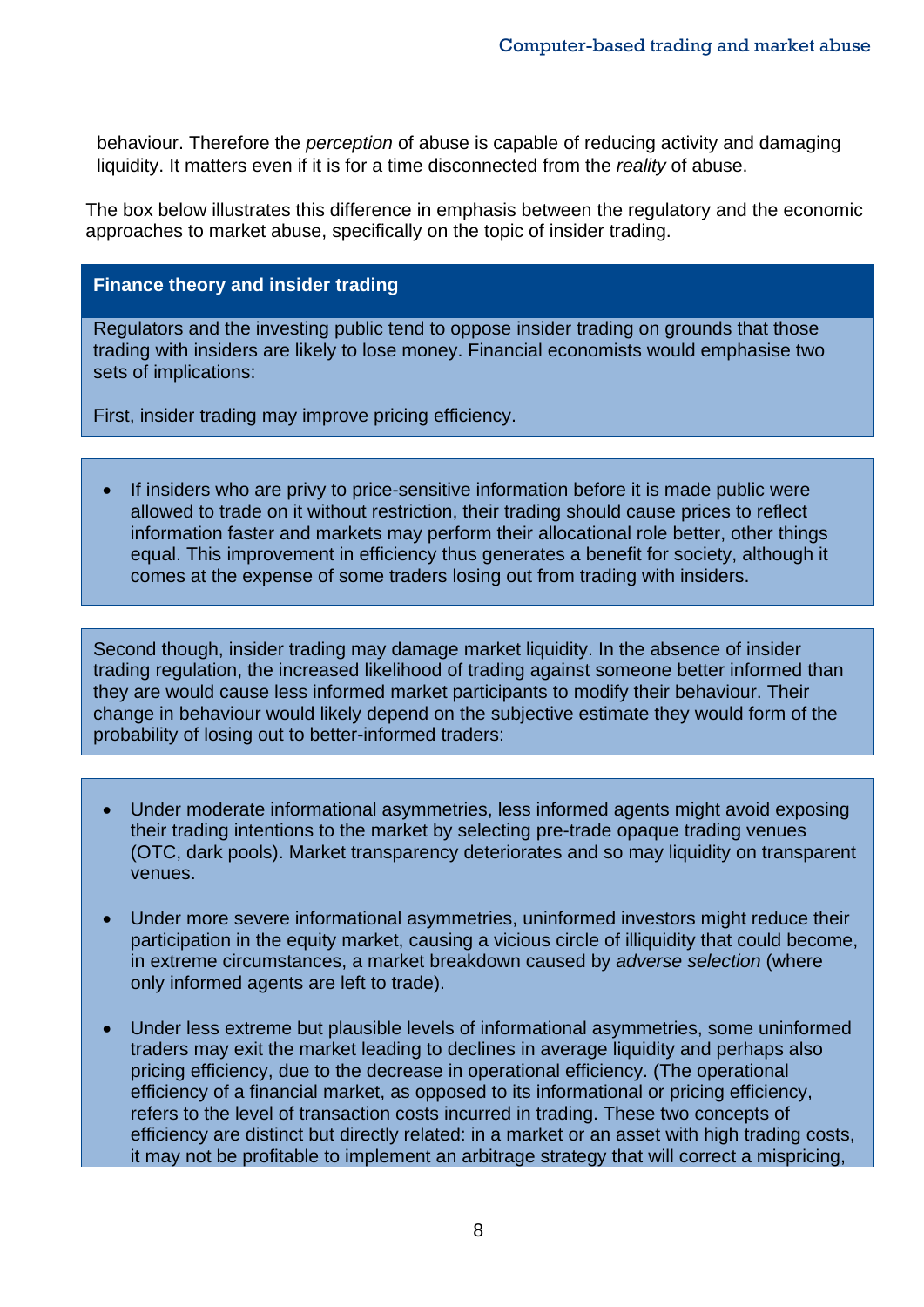and the mispricing may persist.)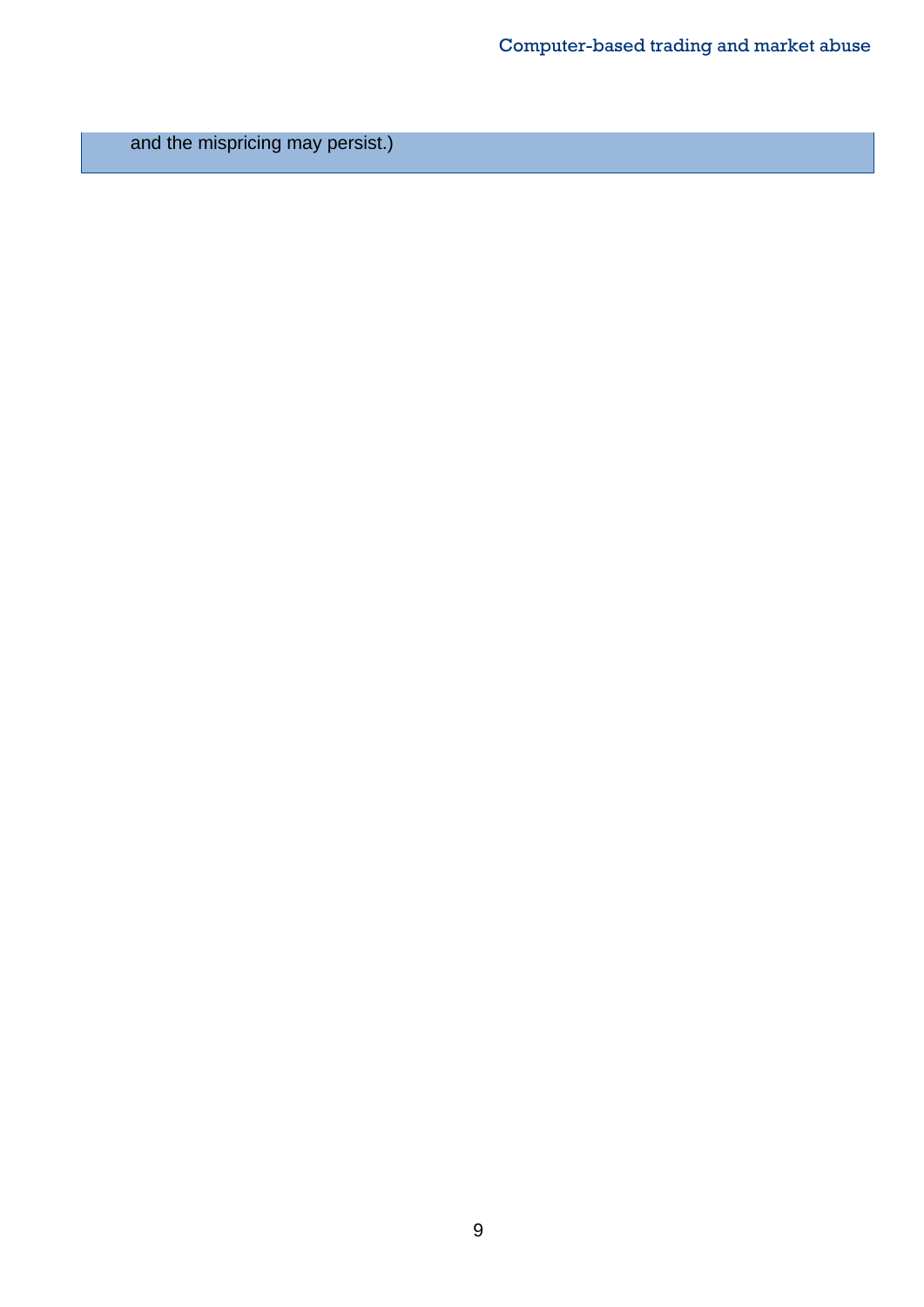This illustrates the two points made above: the economic approach to abuse is concerned with the impact that the *perceived* likelihood of informed trading by less-informed agents has on *market-wide* outcomes. Their reaction may range from concealing part of their trading intentions to withdrawing from the market altogether. The reasoning is illustrated here in the context of insider trading specifically, but it applies to any form of abuse.

Kyle and Viswanathan (2008) take economic reasoning to its logical conclusion by arguing that trading behaviour should *only* be branded manipulative and be made illegal if it is *socially* harmful to the economy. Along this view, manipulation must demonstrate the "violator's intent (…) to pursue a scheme that undermines economic efficiency *both* by making prices less accurate as signals for efficient resource allocation *and* by making markets less liquid for risk transfer." In other words, price manipulation should only be made illegal if it at once prevents markets from fulfilling their role in guiding productive investment and increases the costs of trading financial assets.<sup>[8](#page-11-0)</sup>

Regulators are also concerned with market outcomes of course. For example, they differentiate between market abuse and individual abuse such as securities fraud, where a clearly defined and limited set of investors was abused. Front-running is a case in point.<sup>[9](#page-11-1)</sup> But whilst they recognize that abuse undermines confidence in the market at large, regulatory action cannot rest on attempts to demonstrate that market-wide liquidity was degraded by abusive behaviour. Prosecution requires identification of one or several victims.

For practical purposes, the regulatory and economic approaches are not inconsistent but they have very different emphasis.

We know very little about either side of the argument: how many victims market abuse really has and what the true market-wide effects are of the perceived likelihood of losing out to insiders or manipulators. To illustrate, the average number of "enforcement actions" taken every year by the SEC over the past ten years is 50 against insider trading and 39 against market manipulation.<sup>[10](#page-11-2)</sup> These are not large numbers for what is by a long way the largest equity market in the world. Data from the UK FSA are more disaggregated and not directly comparable but the total number of actions represents perhaps half of the above (See FSA Annual Report 2010-11, pp. 59-60).

<span id="page-11-0"></span> $8$  This definition seems to leave open the possibility that insider trading could be allowed if it made prices more efficient. The sole focus of Kyle and Viswanathan in that paper is on manipulation though.

<span id="page-11-1"></span><sup>9</sup> In this respect, the UK regulator thus considered in the past that "*The Code is aimed at preventing conduct amounting to market abuse and FSA's view is that front-running customer orders is a customer abuse, not a market abuse. Clearly, the FSA does not condone front-running and while the Code does not restrict the use of order-flow information, the FSA Handbook will contain appropriate rules preventing such customer abuses. It is likely that these will appear in the Conduct of Business Sourcebook rather than the Market Conduct Sourcebook*." (FSA Feedback Statement on responses to Consultation Paper 10: Market Abuse, 1999).

<span id="page-11-2"></span> $10$  These "Enforcement Actions" may themselves entail a range of actions that greatly vary in their severity and implications, from Federal Court actions down to SEC 'opinions'. (Abuse may be punished in other ways: exchanges, as Self-Regulatory Organisations, may also take disciplinary action against abuse although they seldom do. Individuals may also invoke Federal and State laws if they feel they have been defrauded.)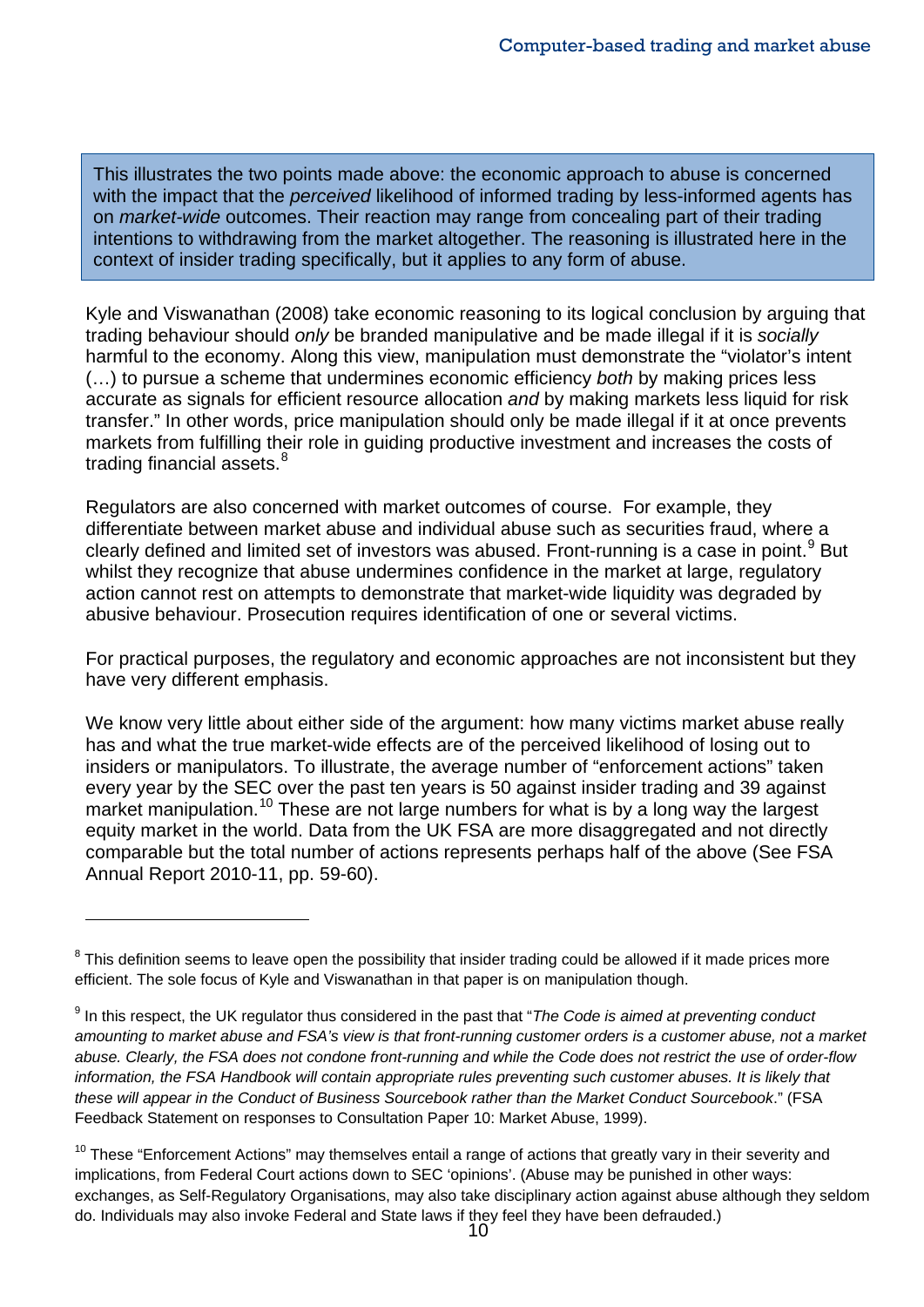These definitions illustrate the difference of emphasis between regulators and economists, and also how difficult it is to define what insiders or manipulators do beyond broad generalizations.

# **3. What is high-frequency trading?**

To understand the ways in which HFT may increase the likelihood of abuse, we need to define HFT and what is new about it. The upshot of this section has similar flavour to that of the previous one: definitional problems abound. The US SEC (2010, p. 45) notes, "The term [HFT] is new and not yet clearly defined". From the name, one would suspect that HFT must involve in some sense 'fast' order submission and revision and, because it is computer-driven, extensive automation of trading processes. Beyond this, HFT is also typically taken to entail relatively small investment positions that are held for short periods, and trading that is conducted in a principal ("proprietary") capacity. But this can still mean all things to all people.<sup>[11](#page-12-0)</sup>

A participant gives this definition:

 $\overline{a}$ 

[HFT is] any trading that's faster than humanly possible. Any kind of trading that a human can't execute anymore, that's what I would call high frequency trading. Then I would make a distinction between high frequency trading and ultra-high frequency trading. High frequency trading would be something you can do in software, whereas ultra-high frequency trading is something you can try to do in software, but you are probably better off doing it in hardware. (Interview with Peter Van Kleef, High Frequency Trading Review, Sept 2010.)

This introduces two questions to which we come back later: should HFT be defined in terms of absolute or relative latency, and how significant are the speed differences within the class of HFT players?

For want of an agreed definition, it is at least useful to see what HFT is not. Indeed, part of the reason why debates surrounding HFT seem so divisive is that most observers find it difficult to get a handle on what high frequency traders actually 'do' beyond broad definitions. The other side of the coin is the constant complaint of HF traders themselves that what they do is misunderstood and misrepresented. This is because HFT is not a clearly delineated set of trading strategies and, for the most part, nor can these strategies only be conducted at a high frequency. One HF trader puts it this way:

HFT is not a strategy; it's a means of execution. It's not a trading strategy, it's a business strategy. It's how you want to go about doing business, how you want to execute your trades and how you want to go about making money, but it is not in and of itself a trading strategy. That would be like saying, "that pit trading strategy" or "that long term investing strategy that all those mutual funds run". (Interview with Peter Nabicht, The High Frequency Trading Review, 7th July 2011)

Perhaps adding to the regulatory unease, HFT is not a standard feature of trading system design that is under the direct control of regulators or even exchanges, unlike for example tick sizes or the degree of trading transparency. It is a market-led development. Exchanges have

<span id="page-12-0"></span> $11$  For a more complete taxonomy of HF trading styles, see Friederich and Payne (2011a).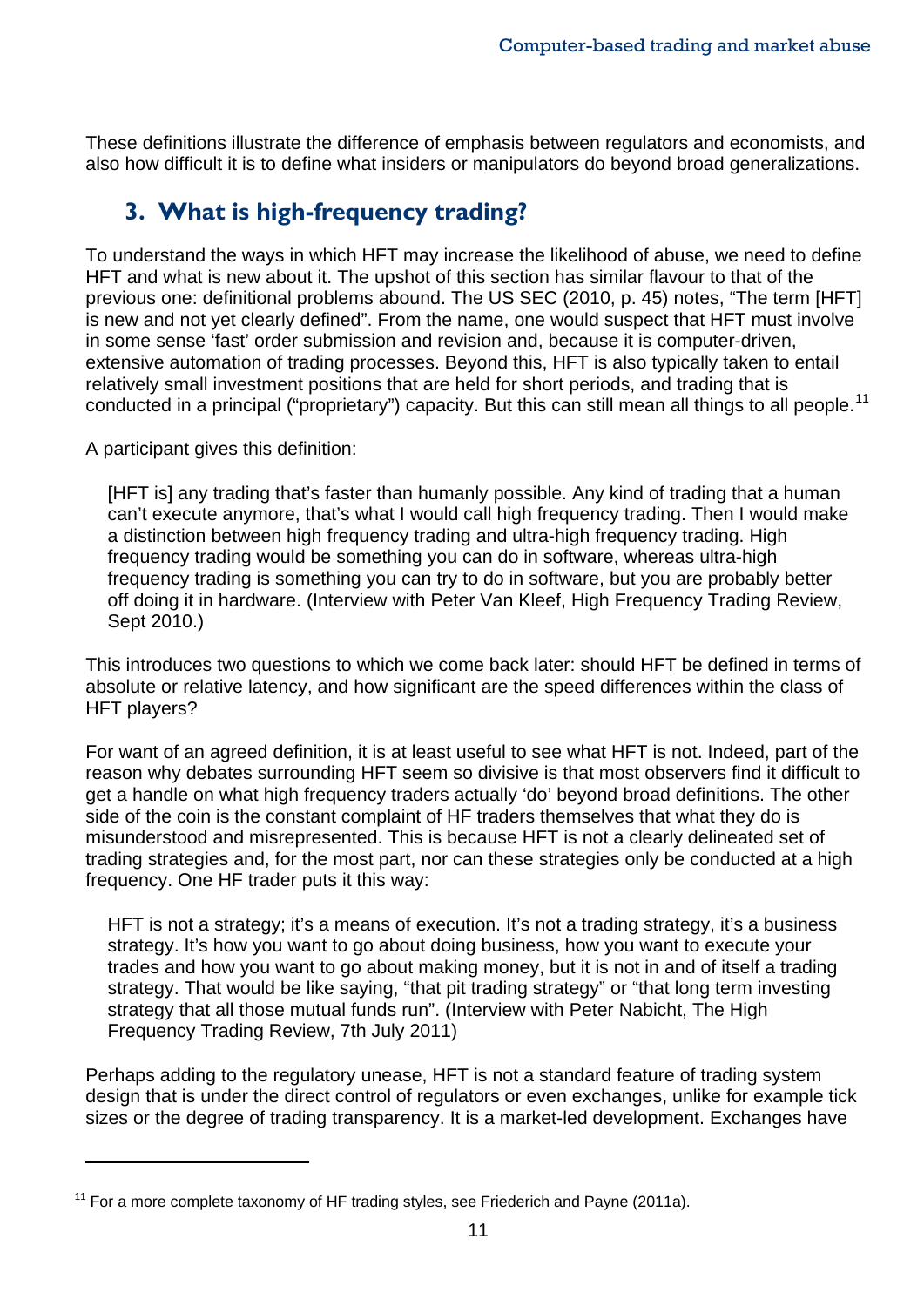certainly done everything they could to accommodate it by offering faster mainframes, colocation services, smaller tick sizes, and by designing fee structures that are attractive to the HFT community. But they and other electronic venues were reacting to the demands of a substantial part of the industry and to the implications for their own business models, they did not engineer HFT. Regulators themselves are unsure of how they would go about curtailing HFT, assuming that this was their policy goal.

# **4. Why does HFT matter?**

The short answer to this question is that we don't really know yet. Both academics and regulators were forced to think about HFT when it became so prevalent that it was impossible to ignore. The few microstructure models that explicitly address the latency issues involved in HFT and academics are very new and academics are lacking a consensus theoretical framework that would help them think more rigorously about how it might affect liquidity, volatility or systemic risk. In the box on the next page, we review some of the recent theoretical pieces which present arguments both for and against HFT in terms of efficiency and liquidity.

One approach is to ask what is new about HFT. The *roles* performed by computer-driven traders are not new. They are broadly of three types:

*Order execution*. This is the traditional function of the broker in any market. This order flow is generated in an agency, not proprietary, capacity and in an automated way but where the lowest latency is not typically paramount. This activity is largely the preserve of large "sell side" firms.

#### **HFT and latency in theory**

Several new pieces of finance theory allow for speed differentials between market participants and thus have the potential to speak to HFT issues. Below we review a few of these contributions.

Gerig and Michayluk (2010) embed an automated market-maker in a model based on Glosten and Milgrom (1985). A key advantage of the automated market-maker (AMM) is that it is able to effectively trade in multiple securities while traditional market-makers cannot do so. The fact that the AMM can process information from related securities means that the prices it sets will, in general, be better than those from traditional sources. The model results in more efficient prices, lower trading costs for liquidity traders and higher volumes. Thus, in this framework, automated trading activity is far from 'abusive'. Martinez and Rosu (2011) have a similarly positive view of HFT activity. Focussing on HFT traders who use market orders, rather than HFT market makers, they build a model in which HFT traders use their speed advantages make markets more efficient by quickly bringing information to market. Again, this could not be described as abusive trading.

A more worrying conclusion is reached by Jarrow and Protter (2011). They argue that the combined activity of HFTs who trade independently but on correlated signals may create mispricings in securities that are damaging to the welfare of non-HFT traders and increase volatility. The detrimental effects of HFTs are generated by their latency advantage and the authors argue that, where possible, regulators should attempt to eliminate latency differentials between traders. Cohen and Szpruch (2011) build on the work of Jarrow and Protter to show how HFTs may profitably *front-run* slower traders and how this may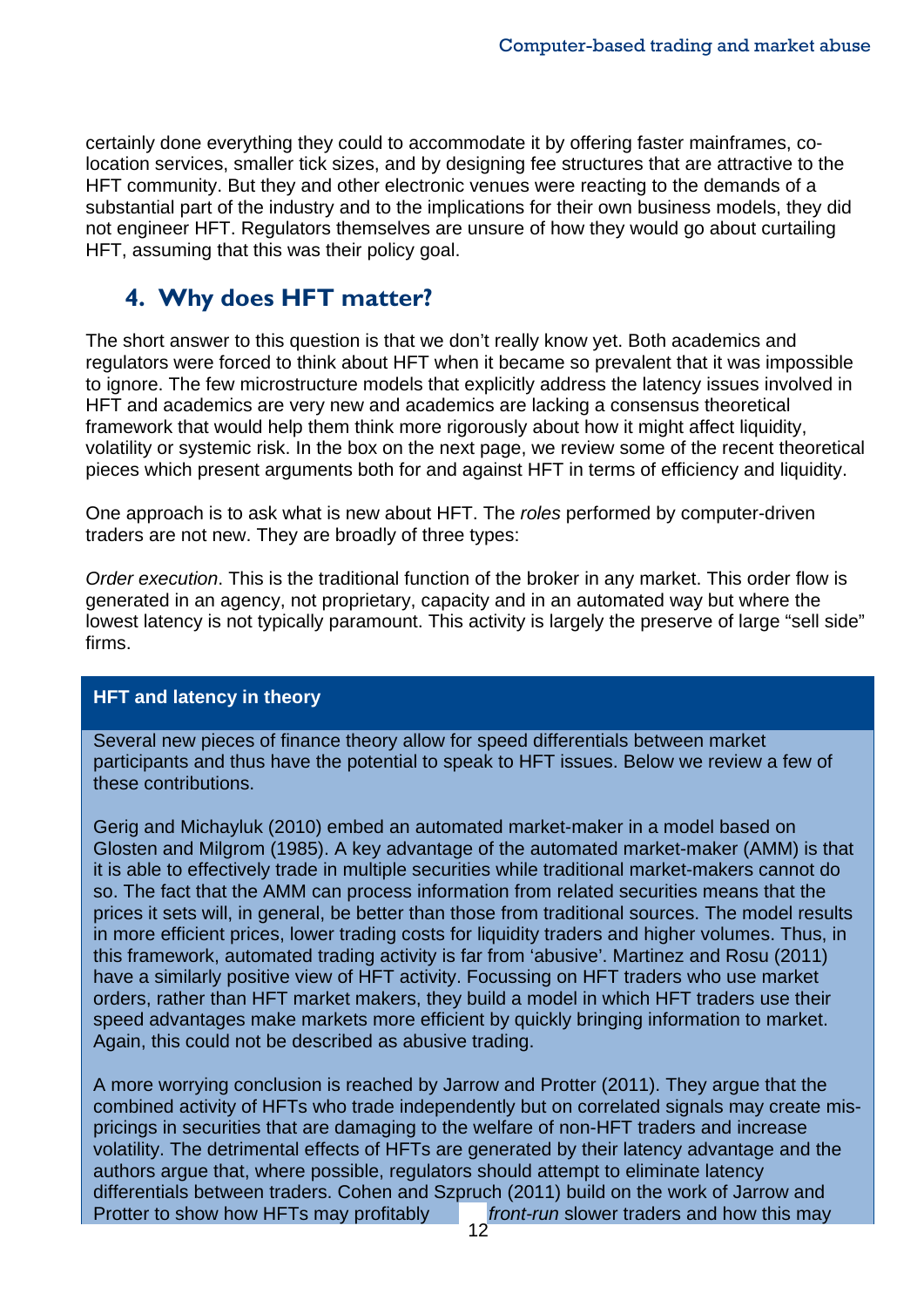reduce market efficiency. They go on to analyse whether a Tobin Tax might limit the effects of HFTs on market quality.

Cartea and Penalva (2011) generalize the Grossman-Miller framework to include a class of HFTs who are non-fundamental traders and exploit a speed advantage to step in and intermediate trade between uninformed liquidity traders (e.g retail traders) and professional traders. Their key result is that the inter-position of HFTs between the liquidity and professional traders leads to liquidity traders executing at worse prices (as HFTs extract some rent from their speed advantage).

Hoffman (2011) incorporates speed differentials into the Foucault (1999) framework where the key advantage of speed is the fact that, after revelation of public information, fast traders' orders are less likely to be picked off than those of slow traders. Hoffman's model predicts that, in certain scenarios, the advantage enjoyed by HFTs leads to non-HFTs suffering higher execution costs and also that total social welfare may be reduced. Thus, from this perspective HFT activity may be damaging even if it is not actively manipulative/abusive. Jovanovic and Menkveld (2011) study a related framework and argue that the reduced likelihood of HFTs being picked off around public information announcements makes them more likely to make markets and can thus improve welfare. However, HFT activity can reduce welfare in this model too if subsequent to information release, HFTs can exploit slower traders who are not aware of the information update.

As the preceding summaries indicate, the effects of HFTs on market quality and their potential to reduce efficiency and/or liquidity are still matters of debate. Note, though, that the empirical evidence available so far on HFT and market quality is highly weighted in favour of HFT, and that most of the theoretical models reviewed above do not focus on abuse.

*Statistical arbitrage* mostly involves high-frequency dealing in a principal capacity. 'Stat arb' covers a wide set of strategies conducted across a variety of assets or markets. Simple examples involve arbitraging price discrepancies in the same assets traded on different venues, stocks that have highly correlated returns ('pairs trading'), cash assets and their derivatives or Exchange-Traded Funds and their component securities. Computer-driven traders can lay claim to conducting stat arb more efficiently than traditional human traders, because speed allows them to detect mispricings much more quickly, and because several legs of an arbitrage strategy can be executed more simultaneously in time, reducing the risk that traditional statistical arbitrageurs incur. This role is typically not controversial and is considered conducive to higher pricing efficiency.

*Market-making* is essentially conducted at high frequency and as principal. There is much controversy surrounding this role. Many HF traders are keen to call themselves "marketmakers" but this is in many cases inappropriate because they have no formal commitment to stay in the market. As a result, they are regularly accused by some regulators and by the institutional buy-side of leaving the markets when the going gets tough. It would be more adequate to call this class of HFTs 'voluntary liquidity suppliers'. They would not be expected to behave as traditional, 'affirmative obligation' market–makers and less criticism would be heaped on them as a result.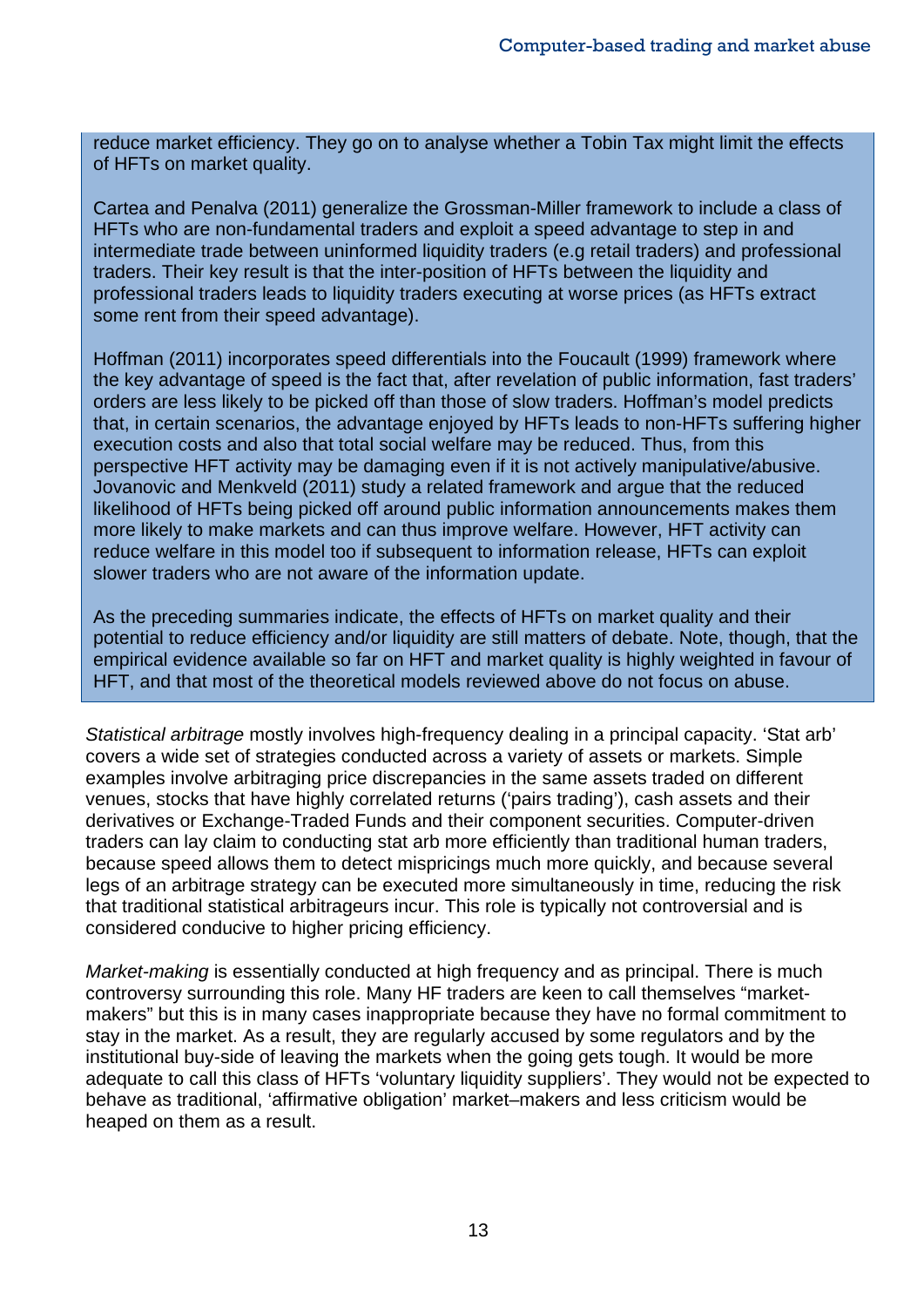It's mostly the latter two roles that are considered 'core' HFT territory today because the lowest latency is considered an advantage in performing these functions. What 'real' HFT marketmaking there is takes place in assets where exchanges have retained or reinstated formal market-making to ensure continuous two-sided liquidity. Market making in Exchange-Traded Funds in particular is dominated by HF firms, because most of these funds are thinly traded (beyond a handful of them that track the largest equity indices), and because market-making in these assets is particularly closely tied to implementation of statistical arbitrage.

Described in this way, nothing seems very new. By many aspects, HFT seems like a continuation of developments that have been affecting market structures since the 1980s:

- The gradual demise of formal market-makers in liquid stocks (whether competing as on London's SEAQ or on the Nasdaq, or monopolistic, such as the Specialists on the NYSE). Formal market-making in active names was terminated in London in 1997.
- The automation and computerization of trading processes (allowed by less market-making, more order-driven, electronic structures).
	- In 1987, automatically triggered program trades were blamed for exacerbating the market crash; Professional market-makers have used software to automate quote refreshing much before the term 'high-frequency' was used; In the same spirit, proprietary trading has been implemented using trading 'engines' (scripts) for over a decade.
- The decrease in trading latency, again largely the result of point 1 above. Attempting to revise one's quotes or to trade faster than other players is nothing new.
	- See, e.g. the "SOES bandits" controversy in the early 1990s where fast traders using an electronic execution system in small sizes inflicted trading losses on those Nasdaq market markets that did not update their quotes quickly enough.<sup>1</sup>
	- Using U.S. data from 2000, Busse and Green (2001) examined whether prices reacted to analyst recommendations given on television. They found that "(…) prices respond to reports within seconds of initial mention, with positive reports fully incorporated within one minute."<sup>[13](#page-15-1)</sup>
	- Order submission very quickly followed by cancellation was described as 'fleeting orders' by Hasbrouck and Saar (2009). Using data from 1999 and 2004, they noted: "In contrast to the usual view [that limit order traders are patient liquidity suppliers], we find that over one-third of nonmarketable limit orders are cancelled within two seconds."<sup>[14](#page-15-2)</sup>
	- Regarding flash orders, Harris and Namvar (2011) note that "the function of flash facilities within electronic trading systems is consistent with practices that always have been accepted in floor trading markets. (...) The "flash period" on the floor was typically 15 to 30

<span id="page-15-0"></span><sup>12</sup> Harris, J. and P. Schultz (1998), "The Trading Profits of SOES Bandits", *Journal of Financial Economics*.

<span id="page-15-1"></span><sup>13</sup> Busse, J. and T. C. Green (2002), "Market Efficiency in Real Time", *Journal of Financial Economics*.

<span id="page-15-2"></span><sup>&</sup>lt;sup>14</sup> Hasbrouck, J. and G. Saar (2009), "Technology and liquidity provision: The blurring of traditional definitions", *Journal of Financial Markets*.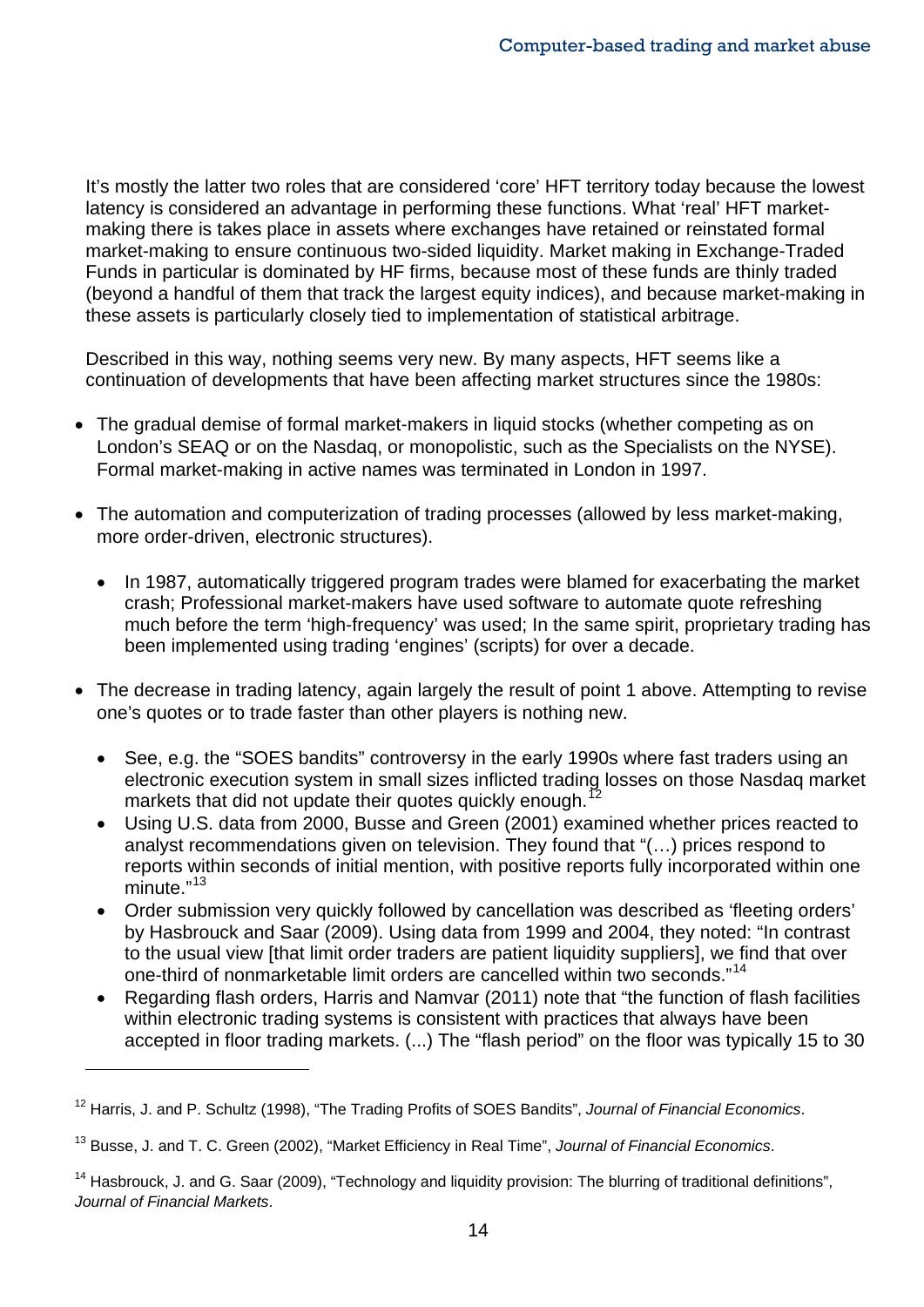seconds, but the notion of seeking additional liquidity from other participants in the exchange is essentially the same."

- Small investment positions and short inventory half-lives have been used since the 1990s by so-called "day traders".
	- The "SOES bandits" referred to above are an example. Using data from 1995, Harris and Schultz (1998) found that "Bandits usually hold a position for only a few minutes."
- The growth in 'worked' order execution and attendant decline in average trade size was spurred before HFT by the development of quantitative techniques in portfolio management, in particular formal models of dynamic market impact.<sup>[15](#page-16-0)</sup> Increased investor sensitivity to the impact of trading costs on portfolio performance probably played a part and so may have the growth in benchmarking techniques (like VWAP, TWAP and other).
- The increase in proprietary trading has also been a long-term trend.
	- Figure 1 shows the proportion of total trading where both sides to the trade reported having dealt for own book on the LSE. The graph shows a continuous increase that much predates the growth of HF trading.

<span id="page-16-0"></span><sup>15</sup> A well-known reference is Almgren, R. and N. Chriss (2000), "Optimal execution of portfolio transactions", *Journal of Risk*.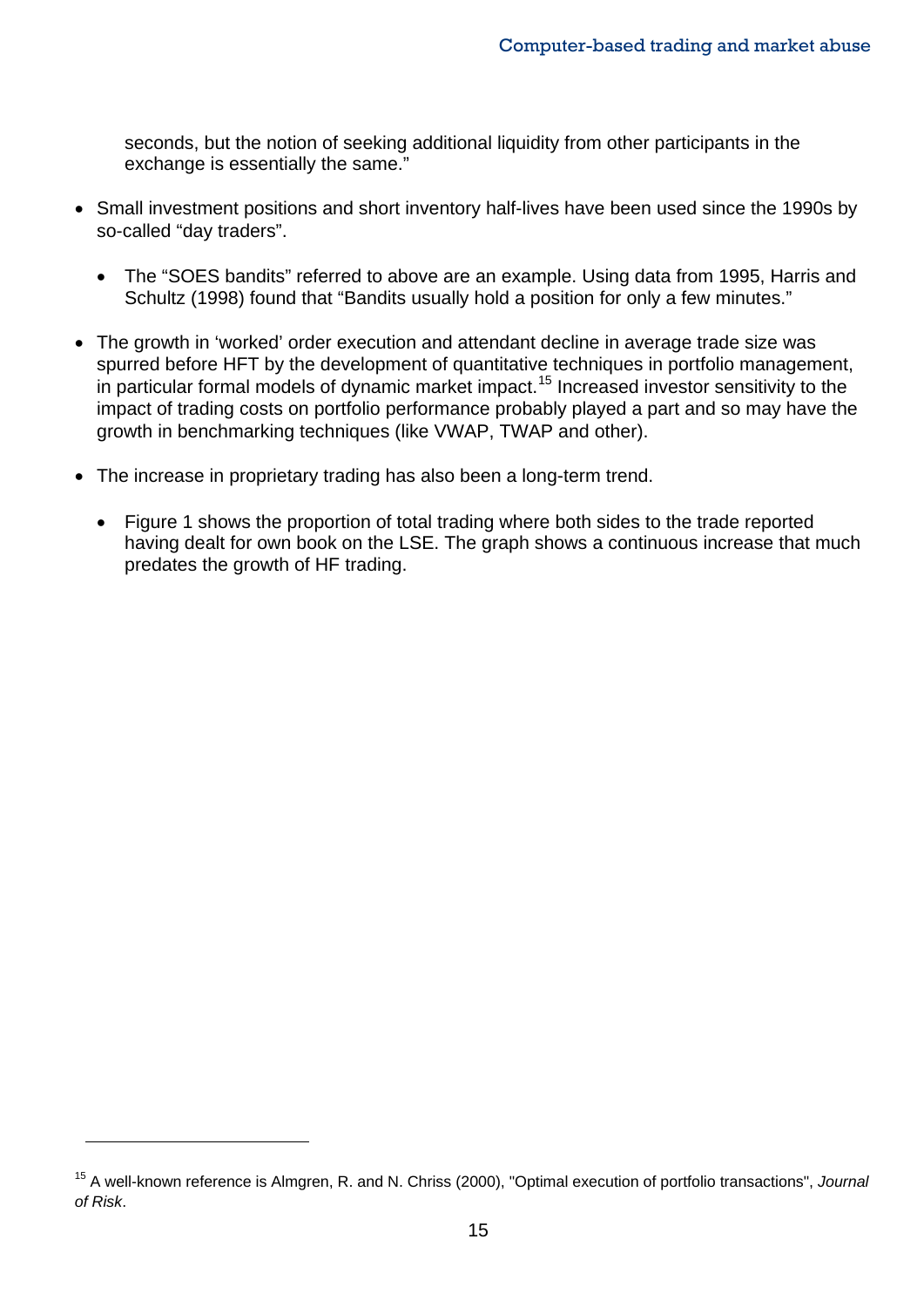**Figure 1: The graph depicts the proportion of total trading that is classified "intramarket" by the LSE. Intra-market activity is defined as comprising trades where both sides reported having dealt in a Principal capacity (for own book). The Figure shows this proportion for components of the three main UK stock indices (FTSE 100, FTSE 250 and FTSE Small Cap) separately. (For data reasons, the graph ends in Q3/2007).**



Clearly, the roles that HF algorithms play are not new, and the individual 'components' of their trading behaviour, such as an emphasis on speed or proprietary positions are very familiar too. They've been used before and for the same purposes, although HFTs may combine them in a new way and perform them with greater speed. It's tempting to conclude that HF Trading is just the same as before, only faster. This is the view of themselves that HFTs like to promote – they are not doing anything new, just performing old functions more efficiently.

#### **4.1.The role of latency**

Any discussion of HFT must attempt to clarify the role of latency. There are various ways that latency could be defined in a trading context, such as the time elapsing between a market event and the decision from a computer script to enter an order or revise a quote, or between the same decision and the moment the message implementing the order entry or quote revision reaches the Exchange's systems or as the time difference between an algorithm submitting an order and receiving an acknowledgement that the order has reached the market. The market 'event' could be the receipt of a piece of text containing news for a market-making script, or a change in the price of a related security for a stat arb script, or a change in order flow imbalance for an order execution algo.

A couple of decades ago, traders who could make and implement a trading decision in a matter of minutes could no doubt have been labeled "High-frequency" even though the term was not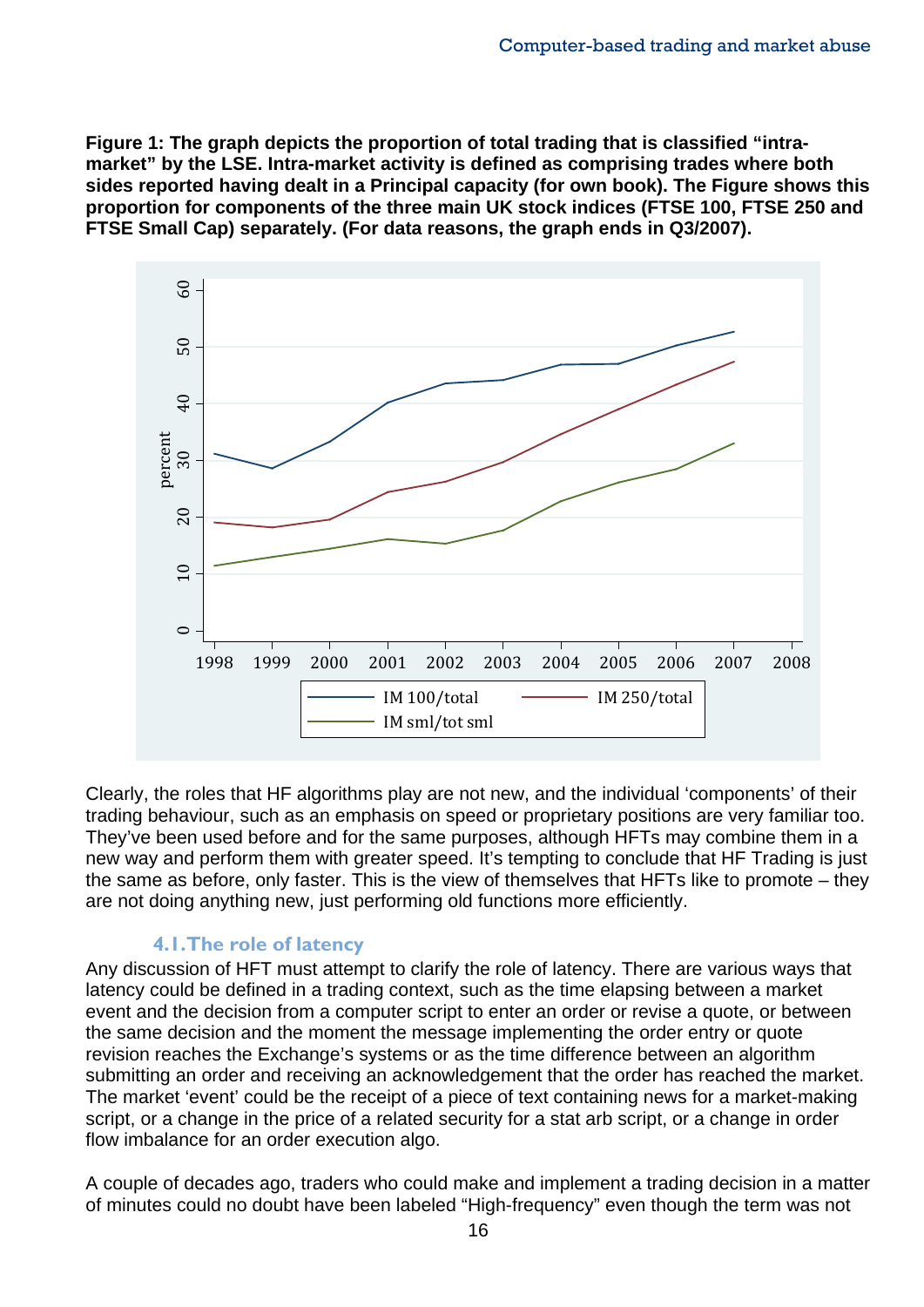used. In the 1990s, academics would refer to intraday data as 'high-frequency', <sup>[16](#page-18-0)</sup> at a time when a few quote revisions per minute on average might have placed a stock somewhere in the top decile of liquidity. What constitutes 'high' frequency today? We are told that 250 milliseconds is an eternity to some players. When does a quote become a 'flash' quote? This suggests that an absolute definition of latency may be of limited relevance.

HFT is often thought of as in terms of a reduction in *average* latency. But perhaps more important are the ways in which the distribution of latency across market participants has been affected. HFT may matter to abuse as it changes the relative reaction times of various trading constituencies.

• To illustrate, consider claims by HFTs that they are able to supply liquidity better than traditional market–makers because they are quicker to update their quotes in response to news, which leaves them less vulnerable to adverse selection. This can only hold true if informed traders have not reduced their own trading latency by the same extent. In other words, it relies on an improvement in one's latency relative to that of others. In a world where the quoting and trading speed of all agents increases by the same factor, the only conceivable improvement becomes one of informational efficiency – prices adjust to news more quickly. (Whether it matters to efficient resource allocation that prices adjust in a matter of milliseconds rather than seconds or minutes is a matter of debate.)

This implies that a speed advantage at once gives rise to claims by HFT firms that they are better able to perform traditional roles *and* to accusations of an "uneven playing field" and sometimes market abuse on the part of slower agents.

A key consideration then becomes whether this speed advantage is within the reach of enough participants to make the market competitive or at least contestable.<sup>[17](#page-18-1)</sup> What is the size of the barriers to entry to becoming an HFT player? Some observe that the profits of HF players are large but that only a handful of firms dominate order flow, which would be indicative of very high barriers to entry. Against that, one can note that if financial means were paramount, then the largest 'bulge bracket' investment banks that are both cash-rich and have always boasted of being glamorous enough to attract the best talent in the industry should dominate the field. Instead, many of the top HF players are firms that were only known to insiders a few years ago (Citadel, Optiver, Getco, Flow Traders, Susquehanna etc). This trend may be reinforced by recent regulation, e.g. the Volcker Rule, which has caused investment banks to scale down or exit proprietary trading activities that might have competed with HFT firms. An HF trader cited above gives the following view, consistent with HFT shops having upset the old order where major US investment banks ruled the roost:

I would say the leaders in our market clearly are the small prop trading firms because they drive innovation. Usually you'll see whatever is the latest and greatest technology in the small trading shops first. Then it goes to bigger sell side firms, then it goes to advanced

<span id="page-18-0"></span><sup>16</sup> See, e.g., C.A.E. Goodhart and M. O'Hara (1997), "High frequency data in financial markets: Issues and applications", *Journal of Empirical Finance*.

<span id="page-18-1"></span><sup>&</sup>lt;sup>17</sup> A market for a particular good or service is *contestable* if the barriers to entering or leaving this market and the sunk costs involved are low. As a result, even if only a few firms dominate that market, the *threat* that new competitors might enter it at any time serves to making the incumbents behave competitively.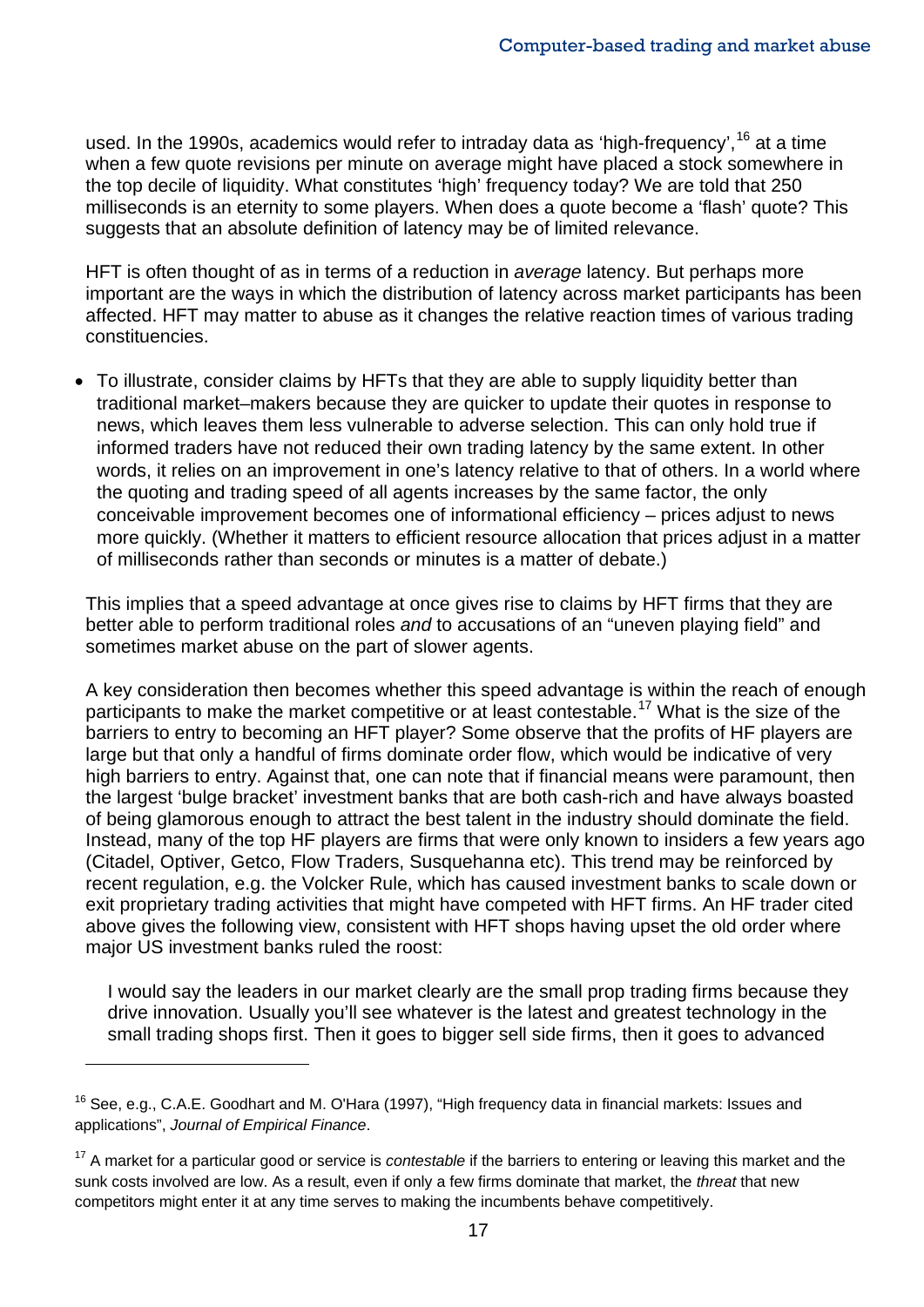hedge funds, to normal hedge funds, and maybe a couple of years later it gets to the mainstream in terms of normal asset managers. So I think there's a natural progression in terms of people driving the technology, usually due to small firms needing to innovate, finding an edge in the market and their being nimble and small, so they can implement new technologies much quicker. If you have legacy infrastructure that cost \$50 million, like a big investment bank might have, throwing all that out and buying all the latest and greatest kit is not going to be an option. But if you're a small firm with just 50 guys and some new kit that costs just a hundredth of the price, then you can easily buy that and implement it immediately.

What then happens, the bigger firms see that they are losing out in terms of business and profitability to the smaller firms. They don't get the trades done anymore because someone else is faster and better in the market. So they then do some research in terms of finding out who that is and what they do better, and try to catch up. Then that usually filters through to the customers of the investment banks, which are the major cutting-edge hedge funds that get the insight on what the banks are doing now. Those hedge funds try to replicate it and it goes to bigger hedge funds, then finally it becomes common knowledge, and people start talking in conferences and it gets dispersed to the general public and the big asset managers. So that's the national progression I would see in technology. (Interview with Peter Van Kleef, High Frequency Trading Review, Sept 2010.)

We are left with incompatible views of, on the one hand, a few superfast players sheltered by barriers to entry and increasing adverse selection for everybody else, against an opposed view of the world where outfits that are small in terms of capital or number of staff dominate the field and make markets more contestable not through financial firepower but their ability to attract and combine some of the best skills available. Note that empirical research such as Brogaard (2010) identifies only a small number of HF firms, but more hard evidence in this area would be important.

#### **4.2.Who is showing the most concern in these debates?**

Anecdotal evidence collected in interviews or from the financial press suggests that the institutional buy side is the constituency that feels the most obviously aggrieved by HF activities. This can be illustrated by the responses to a recent regulatory consultation (IOSCO 2011). In the consultation document sent out, questions 9 and 10 were relevant to market abuse:

Q9: Do you think existing laws and rules on market abuse and disorderly trading cover computer generated orders and are relevant in today's market environment?

Q10: Are there any strategies employed by HFT firms that raise particular concerns? If so, how would you recommend that regulators address them?

Among the entities that responded to Q9, all those that responded 'No', thereby indicating that they felt inadequately protected from new forms of abuse inflicted by HF players, were bodies representing the buy side. Similarly, overall replies to Q10 were split, except among the institutions representing the buy side, where the answer was overhelmingly 'Yes', followed by description of the specific concerns.

We now turn to the link between HFT and market abuse. Most of what follows will be about manipulative strategies and not insider trading. We have not seen the argument made that HF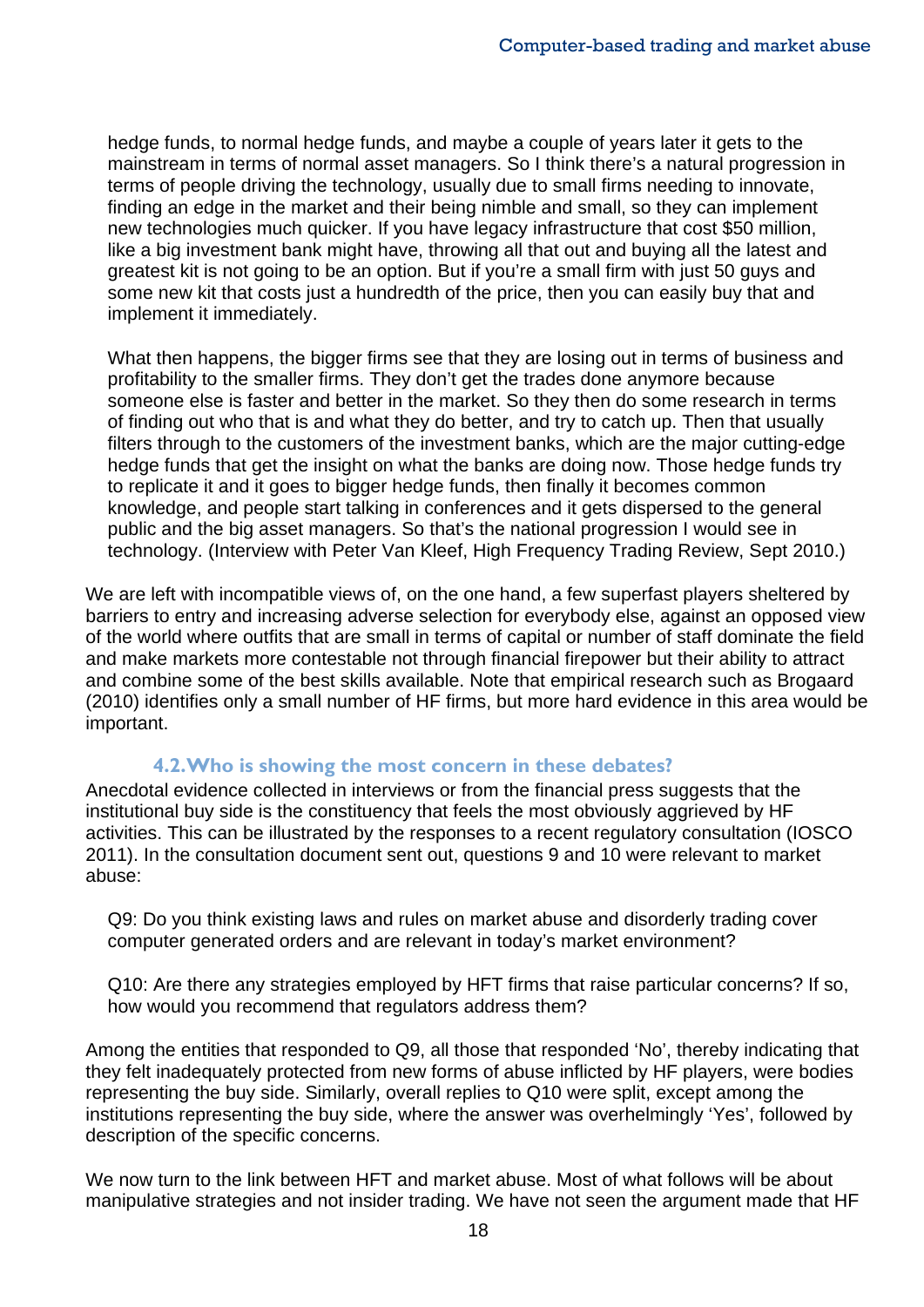trading on its own could make insider trading more prevalent. HFT could, of course, make the profits from exploiting a particular piece of inside information larger though.

# **5. HFT and abuse 1: speed and abusive strategies**

It is almost an accepted view amongst many regulators and market commentators that a speed advantage has allowed some firms to conduct new forms of manipulation*.* Regulatory and academic discussions of HFT produce lists of colourful names describing alleged manipulative HF strategies. There is mention of 'quote stuffing', 'smoking', 'spoofing', 'momentum ignition', 'book layering', etc. The interpretation of some of these terms varies across documents, suggesting that the meaning of this terminology is clearly not fixed. Sometimes 'order pinging' and 'flash quotes' are also mentioned as part of attempts to manipulate.<sup>[18](#page-20-0)</sup>

Several of these tactics do not seem new and, by the same token, nor is it obvious that they require low latency. Those described as 'momentum ignition' or 'book layering' that attempt to lure traders on one side or the other of the market by artificially creating temporary order flow imbalances, or to exploit the predictable reaction of momentum types by exerting price pressure seem like the exploitation of 'positive feedback' traders that was modeled over 20 years ago by DeLong et al. ([19](#page-20-1)90).<sup>19</sup> There are many stories among older London traders of situations where a group of brokers would try to trigger price momentum in times much before HFT. One such story involves traders simultaneously phoning several market makers and hitting them with orders on one side, hoping that this caused a big revision in price and then reversing their trades at favourable prices. Using small orders to detect hidden liquidity (or to find the identity of traders in a non post-trade anonymous market) was surely done for a long time and just not what we now call 'pinging'. Other strategies are just order anticipation, now often called "Predatory Trading" that we know well are not new (see Friederich and Payne 2011b, who supply evidence consistent with predatory trading in pre-HFT markets).

An exception may be quote stuffing, though its incidence is unclear. A controversy was sparked in 2010 by the data firm Nanex when it claimed to have uncovered evidence of quote stuffing on the markets.<sup>[20](#page-20-2)</sup> Not everybody is convinced. Hasbrouck and Saar (2010) note that "our observation that there is no change in the pattern of executions during or immediately after many of these episodes suggests that the story behind this phenomenon may be more complex". Angel (2011, p. 8) believes quote stuffing patterns to be consistent with a "race condition" between algorithms. $^{21}$  $^{21}$  $^{21}$  Misra (2011) feels that these practices "definitely exist" but that they are "blown out of all proportions".<sup>[22](#page-20-4)</sup> He indicates that quote stuffing should be easily

 $\overline{a}$ 

<span id="page-20-2"></span><sup>20</sup> This controversy is ongoing. See [<http://www.nanex.net/StrangeDays/08252011.html>](http://www.nanex.net/StrangeDays/08252011.html) or the Interview with Eric Scott Hunsader, "Fighting High-Frequency spam", *The High-Frequency Trading Review,* 26 Oct 2011.

<span id="page-20-0"></span><sup>&</sup>lt;sup>18</sup> U.S. Senator Charles Schumer has called for the SEC to ban flash quotes, and the European Parliament has denounced them as manipulative.

<span id="page-20-1"></span><sup>&</sup>lt;sup>19</sup> Cherian and Jarrow (1995, p. 626) note: "Strategies like stop-loss orders, portfolio insurance, technical analysis, etc., are examples of the positive feedback types".

<span id="page-20-3"></span><sup>21</sup> Interview with James J. Angel, "HFT and the Fairness of Markets", *The High-Frequency Trading Review*, 19 July 2011.

<span id="page-20-4"></span><sup>22</sup> Interview with Hirander Misra, "The good and bad of HFT…", *The High-Frequency Trading Review*, 9 September 2011.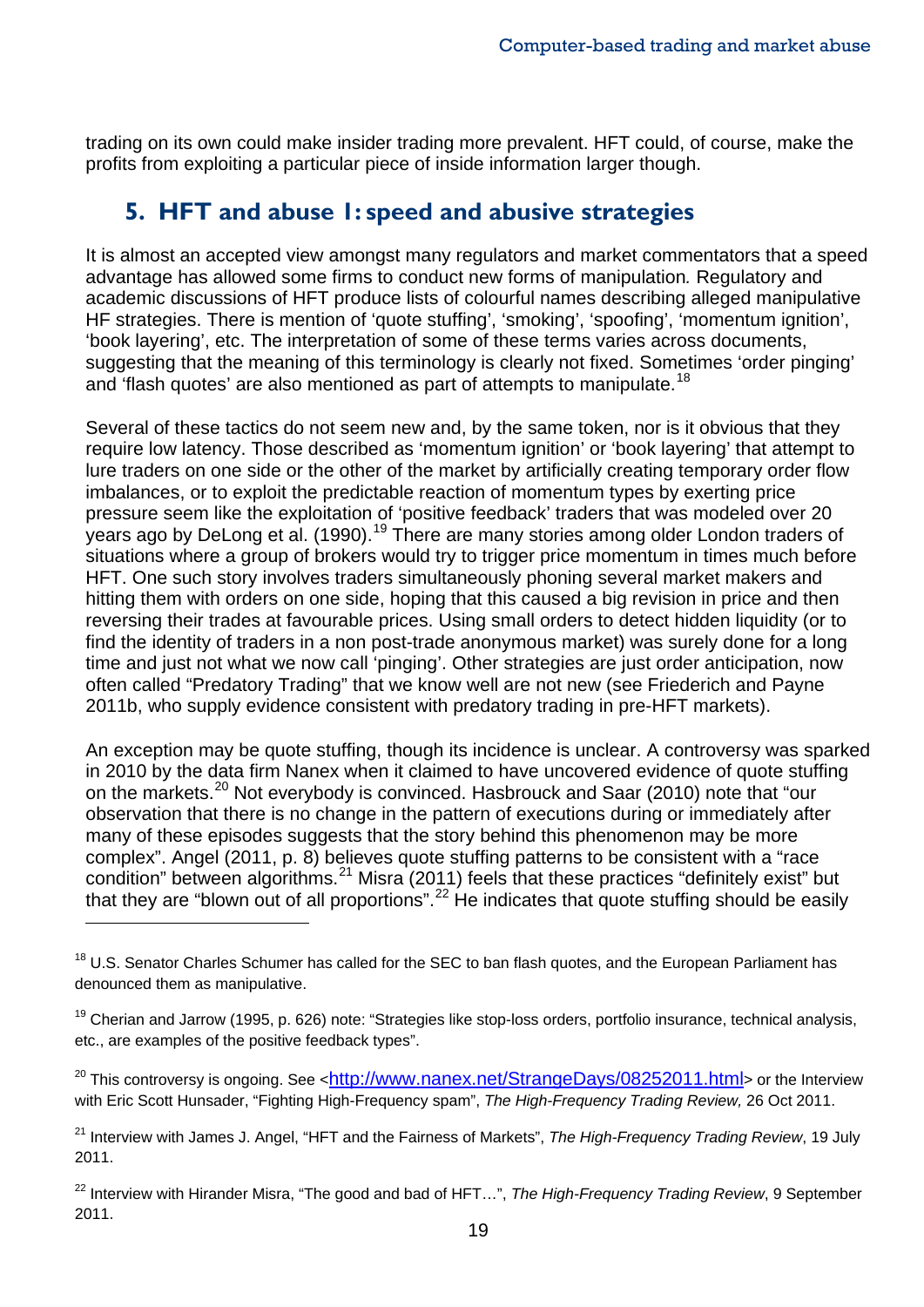detected and dealt with by the trading venues themselves that should have a strong commercial incentive to supply orderly trading services.

Moreover, descriptions of HF players easily taking advantage of others don't always note how risky these strategies can be to those undertake them, because there are other very low latency players out there. Whilst regognising that quote stuffing occurs, Misra points out that it is a crude strategy and those who undertake it are "open to getting hit by more sophisticated high frequency trading firms. All of a sudden they could be sitting on a price movement and massive positions." (Interview mentioned in previous footnote). That these tactics are risky clearly does not mean that they are not manipulative. However, quote stuffing would only create arbitrage profits in a world with one HF player, and this may go to limit its extent.

On the whole, this doesn't seem to us to provide a case to amend existing definitions of abuse at this stage. We are not convinced that most of these practices are very new and that, if documented, they would be classified unambiguously as manipulative using the definitions given early on in this Report. This doesn't preclude them being more prevalent or profitable than they were in the past, but no firm has a monopoly on ultra-low latency.

A separate line of reasoning says that abuse may be easier to conduct in HFT-dominated markets.

# **6. HFT and abuse 2: has HFT altered the trading environment in ways that facilitate abusive strategies?**

Are old abusive strategies more prevalent, more profitable or harder to catch than before in today's markets? In this section, we discuss changes in trading that may be attributable to HFT and be associated with a higher incidence of abuse or perception thereof, whilst *not* implying that HF traders take advantage of slower players.

#### **6.1.The new order flow**

HFT may have changed the time-series properties of order flow in ways that we don't yet understand. A dramatic decrease in trade sizes is well documented (see Chordia, Roll and Subrahmanyam, 2011 for the US market or Figure 2, drawn from Friederich and Payne, 2011a, for the UK). This decline could be driven by changes in either or both of the liquidity demand and supply sizes: on the demand side, order execution algorithms are designed to minimise market impact by using worked, dynamic execution. On the supply side, market-marking algos are designed to avoid suffering losses from 'toxic' order flow, whether because it's better informed or just based on 'order anticipation'. This may cause a reduction of their quoted sizes.

#### **Figure 2: The figure shows the average trade size (GBP) on the London Stock Exchange's order book for large, mid and small caps, 2006-2011.**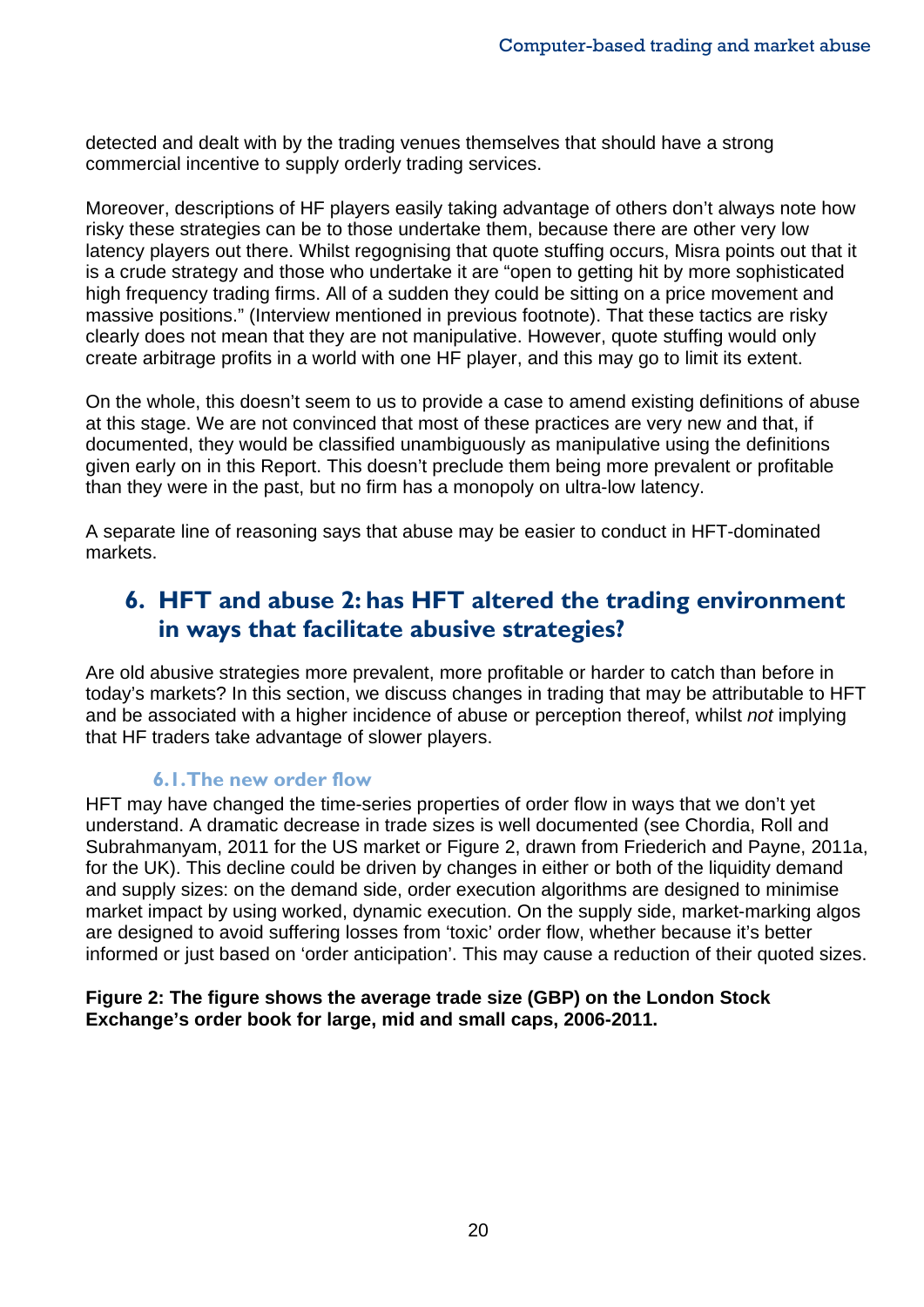

#### **(Source: Friederich and Payne, 2011a)**

The role of latency in all this is not clear but Brogaard (2010) finds that HF traders contribute much less depth than do non-HFT agents.

Note that Industrial Organisation aspects may be germane to this debate and they are often overlooked. 'Pure' HFT firms, as distinct from Hedge funds or sell-side firms that implement HF strategies are a new type of entity in a market structure (not microstructure) sense. The way they trade is an integral part of their business and financial model:

- Because the positions they take are small and short-lived, they can set up shop with a comparatively modest amount of capital, without needing to raise additional capital from outside investors. This should create competition for the large, established sell side and contribute to making markets more contestable.
- Because they are not open to outside investors they can also remain pure proprietary traders.
- However, their limited capital is perhaps among the reasons why they are unable to supply vast amounts of depth.

The shallow order flow generated by HF traders may make the work of manipulators easier. If HFT equals lower spreads but also lower depth or resilience, then it is possible that abuse becomes easier as price moves are easier to engineer. Moreover if in risky times, HFTs are induced to unwind positions, due to their capital constraints, this may reinforce price moves and further destabilize markets.

Another feature of the 'new' order flow may be its degree of autocorrelation in direction – the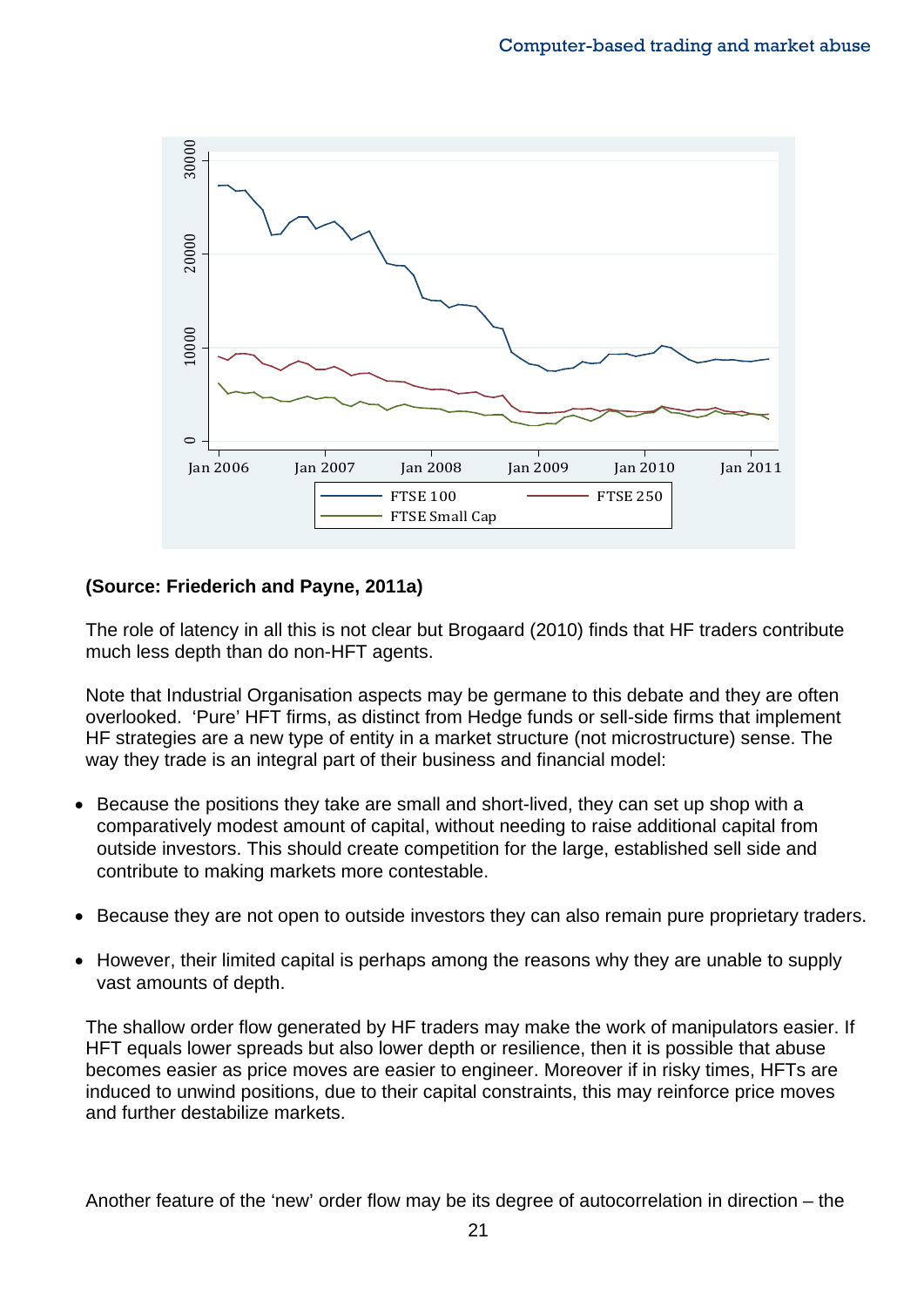result of algos breaking up and 'working' large orders electronically. We come back to this on the next page.

Finally, order flow fragmentation, which spreads liquidity across several venues, and the decrease in tick sizes, which decrease quoted depth, are potential aggravating factors. We come back to these points below.

#### **6.2.Price pressure effects and the "Predatory Trading" debates**

A specific example of how shallow order flow could foster opportunistic behaviour is *predatory trading,* sometimes also described as "order anticipation" or "liquidity detection". *The Trade News* (26 August 2011) reports that "Some 25% of poll respondents [on the buy side] considered that predatory high-frequency trading (HFT) algorithms represent the most severe risk of information leakage" (although this is a distant second to "Sales trader indiscretion").

By "predatory trading", we refer specifically to the strategy modeled in the work of Brunnermeier and Pedersen (2005). In that sense, predation is a strategy of trading at the same time and with same direction as a large investor whose presence has been detected by their 'footprints' in orders and trades. Concomitant trading by the predator amplifies the price pressure exerted by the investor's own trades, and the strategy is settled at a profit by the predator by reversing their trades when they sense that the large investor has left the market.

Friederich and Payne (2011b) find that the shallower and the more autocorrelated in direction the order flow is, the more profitable predation can be because price pressure is more easily exerted and forthcoming order flow is more predictable. This ties in with the alleged characteristics of HFT-dominated order flow.

Whether predatory behaviour represents manipulation could be open to debate:

- In theory, Brunnermeier and Pedersen (2005) state that "The notion of predatory trading partially overlaps with that of stock price manipulation" (p. 1828) but it is distinct from it because strictly speaking, predation cannot be conducted by the predator only, as it exploit a large trader's price pressure. The model, however, does not consider the possibility that predation can be conducted by liquidity suppliers though quote "shading" or "fading" (Angel et al. 2011), which as a deliberate attempt to create a temporary price change to profit from, seems more akin to outright manipulation. The argument relies on concentration in liquidity supply, again an alleged characteristic of HFT-dominated order flow. In the related paper by Attari et al. 2005, the authors explicitly describe the strategy as "manipulation".
- Empirically, Friederich and Payne (2011b) document that predatory trading may damage market liquidity if the conditions giving rise to predation occur frequently (as opposed to the extreme situations of financial distress envisaged by Brunnermeier and Pedersen). Thus predation has some of the market-wide implications of outright manipulation.
- In regulatory terms, under the definitions given above, it may constitute manipulation (as a type of behaviour that "gives a false or misleading impression of either the supply of, or demand for, an investment" etc.).
	- The SEC showed concern by recently calling for evidence on order anticipation strategies, described as "any means to ascertain the existence of a large buyer (seller) that does not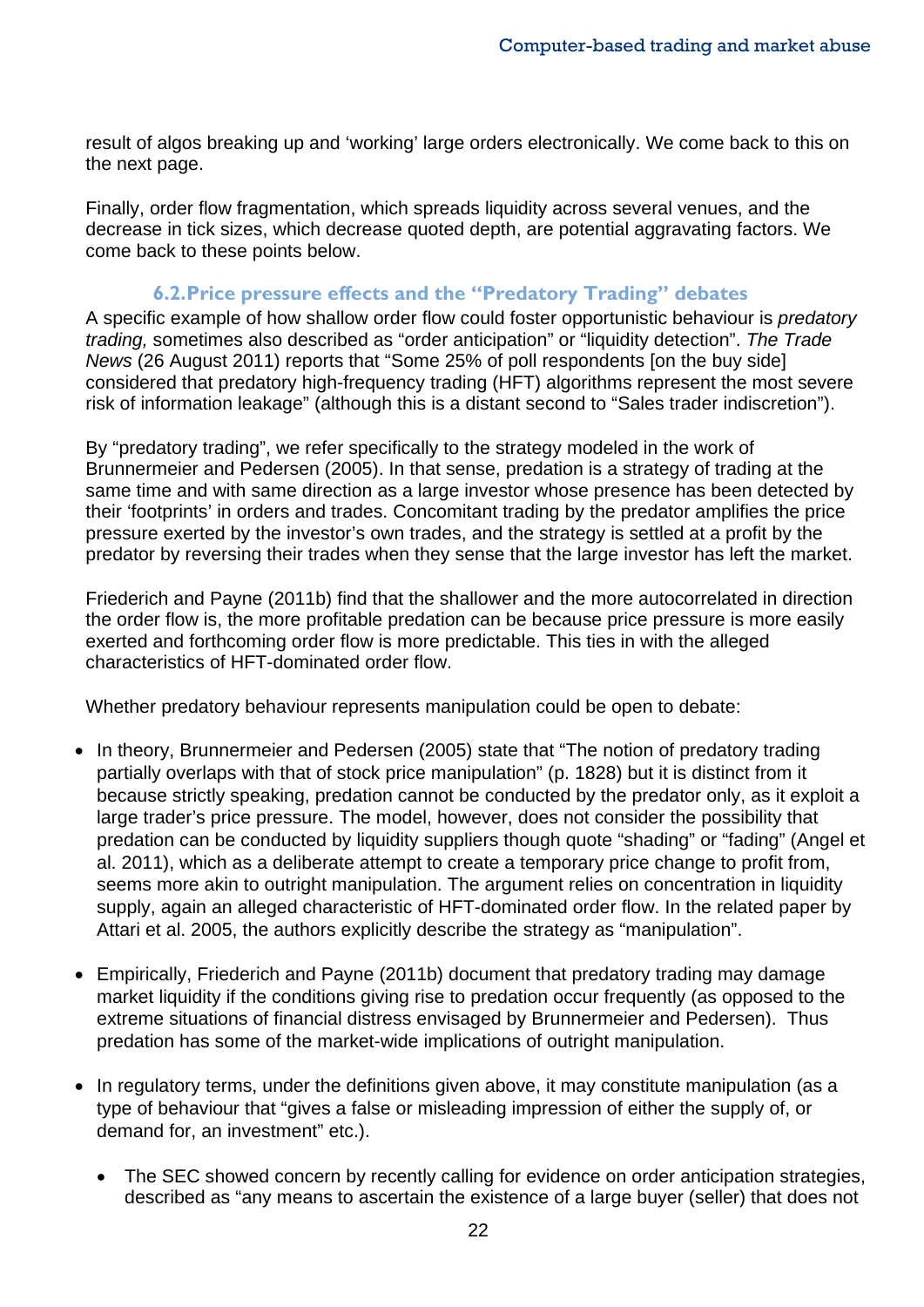involve violation of a duty (...) or other misconduct." The SEC further notes that "Order anticipation is not a new strategy. (...) Do commenters believe that order anticipation significantly detracts from market quality and harms institutional investors (...)?" (SEC 2010, pp. 54-56.)

• And IOSCO (2011) similarly notes that a "(…) specific concern is whether HFT enables the pursuit of some apparently non-abusive practices, such as searching for hidden liquidity and order anticipation, that results in harm to market quality and prejudices confidence in markets if undertaken on a large scale."

The fear of predation, as distinct from its actual incidence, could be enough to affect agents' willingness to expose their orders to the market and cause a deterioration of liquidity. If considered distortionary or manipulative behaviour along the Kyle-Viswanathan definition, we agree that it would be a tall order for regulators to identify predation conclusively, but perhaps not a taller order than most other forms of abuse.

#### **6.3.A poorer "market ecology"?**

 $\overline{a}$ 

Speed may have caused a reduction in the number and diversity of liquidity suppliers and their strategies. As a result of HFTs more or less always beating the others to the post in terms of order submission, other agents are reduced to consuming liquidity. Liquidity supply becomes dominated by a few firms with a similar agenda. Anecdotal evidence is consistent with this view. A broker describes HF traders as "crowding out the sell-side and the institutions in terms of being able to earn spreads and rebates [through liquidity supply]."<sup>[23](#page-24-0)</sup> Another participant finds that "There has been a loss of 'diversity in opinion' which is a desired characteristic for a market."<sup>[24](#page-24-1)</sup> Hunsader concurs: "When everything is about speed, you lose a lot of diversity; you don't have all those different players with different viewpoints using different algorithms and with different strategies at play. You end up killing all of them  $(...).$ "<sup>[25](#page-24-2)</sup>

Exchange fee structures may play a part in this. Volume rebates and maker-taker fees influence the strategies of HFT players by encouraging them to attempt to earn the spread, perhaps elbowing out other liquidity suppliers in the process.

There is a scenario where markets are increasingly dependent on a handful of the lowest latency firms that dominate liquidity supply by dint of sheer speed. Being able to revise orders faster, they leave no choice to other traders but to be liquidity consumers – they are effectively excluded from liquidity supply. This separates agents demanding and supplying liquidity more strictly than before and may make for an order book where liquidity is more fickle. Moreover, average HFT depth may be limited for reasons described above and these firms may step away from the top of the order book at the slightest hint of unusual order flow ('toxic' flow or attempted manipulation). This may give free rein to manipulators to exert price pressure much more easily than was the case before.

<span id="page-24-0"></span><sup>23</sup> Interview with Joe Gawronski, "The Changing Role of the Broker", *The High-Frequency Trading Review*, 28 September 2010.

<span id="page-24-1"></span><sup>24</sup> Interview with Karim Taleb, "How High Frequency Trading is Changing the Markets", *The High Frequency Trading Review*, 10 September 2010.

<span id="page-24-2"></span><sup>25</sup> Interview with Eric Scott Hunsader, "Fighting High-Frequency spam", *The High-Frequency Trading Review,* 26 Oct 2011.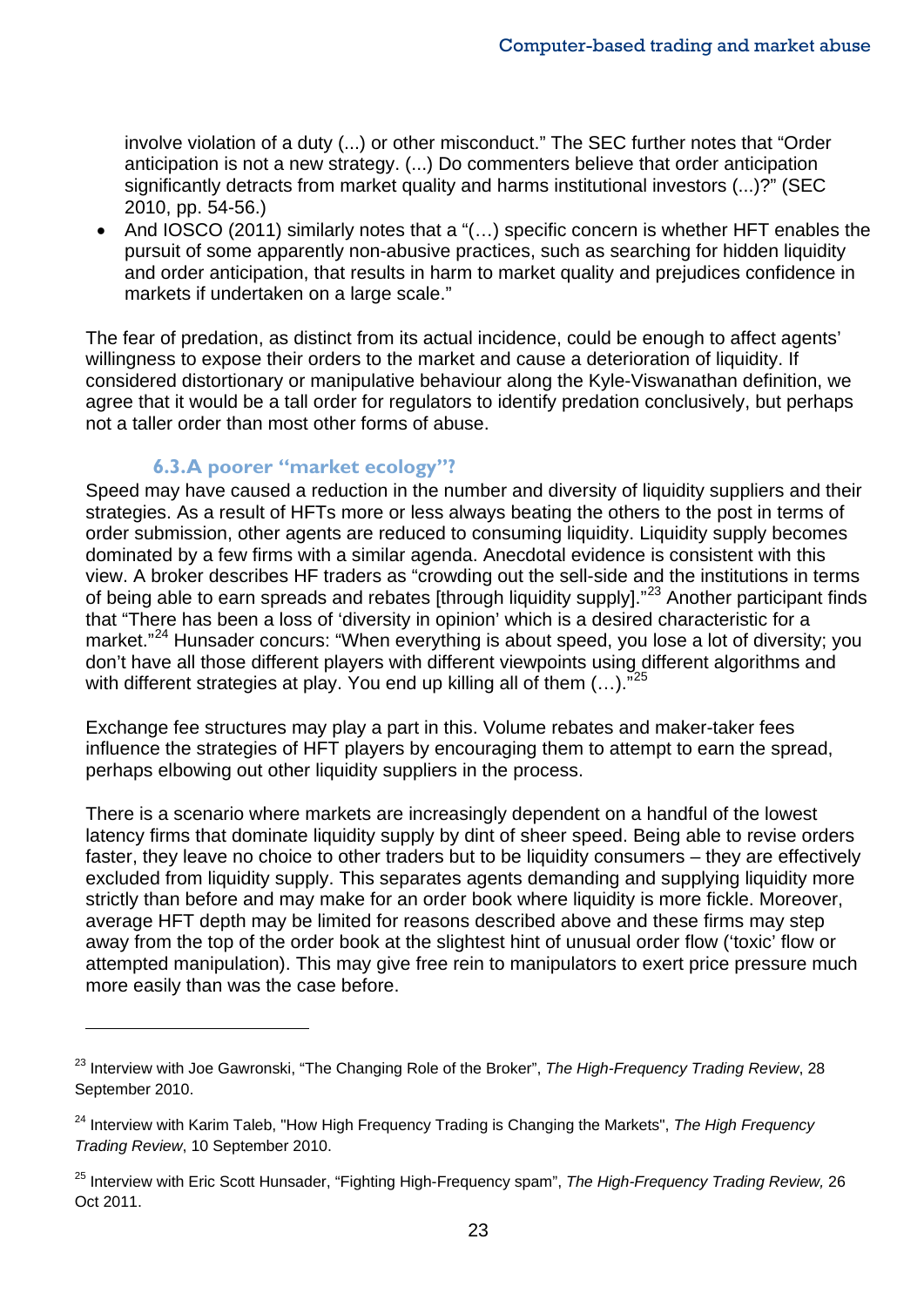#### **6.4.Automation, the reduction of the strategy space, and predictability**

Another source of abuse may lie in the fact that trading processes are more automated than they've ever been. At the same time, some HFT algorithms are not terribly complex and may react in predictable ways to certain market conditions. Hence, although there is much variety to the strategies that are conducted via computer, there is predictability in the behaviour of at least some algo scripts that can be exploited.

O'Hara (2010) gives an illustration that involves two market-making scripts where one games the other, driving prices away from equilibrium. The CEO of a firm that sells execution software to the buy side notes that "If you think about how execution algorithms work, some behave in such a formulaic way that even human traders can sit there watching a real-time price chart and see exactly when the algo kicks in (…). Now if a human being can see it, you can be sure that a machine can spot it too (...)."<sup>[26](#page-25-0)</sup> The focus on "execution algorithms" here may point to incentives issues -- there may be more incentives to develop the most efficient and aggressive scripts to conduct prop trading than for client execution. In its contribution to IOSCO's consultation in 2011, Deutsche Boerse indicates that "Concerning the pattern "layering" we would like to note that this behaviour is in general not conducted by machines, but by pure manual trading or partially "electronically assisted" manual trading. Implemented algorithms are easily ignited by a layered order book as such delinquents enter non bona fide orders to mislead the market and in particular a specific implementation of an algorithmic trading strategy. The delinquents do take in general advantage of inappropriate programmed algorithm."

#### **6.5.Has HFT rendered market abuse much harder to detect?**

*Increase in traffic* The daily terabytes of quotes and trades data generated by HFT may be overwhelming. ESMA (2011) states: "When thousands of order messages a second are flowing to individual trading platforms it increases the challenge of spotting potentially abusive behaviour. Efforts to compress data to make it more manageable through aggregation are likely to hide much more than they reveal and the number of false positives produced by systems designed to provide alerts will rise."

*Increased demands on regulators in trading and IT sophistication* Keeping up with the technical aspects of trading is a challenge to all regulators. A report by the Boston Consulting Group recently warned that the SEC had to substantially improve its IT and trading sophistication to stand any chance of detecting market abuse.<sup>[27](#page-25-1)</sup> The report notes: "The agency does not have sufficient in-house expertise to investigate the inner workings of [trading] algorithms (…)" and recommends that "The SEC should have staff who understand how to (…) perform the analytics required to support investigations and assessments related to highfrequency trading. (…) the SEC requires people who know how HF traders use technology."

Both reasons may rationally cause a decline in investors' confidence in the fairness of markets. It was perhaps an extreme case (and not one of abuse) but it took American regulators five months to analyse 20 minutes of data covering the Flash Crash of May 2010, and we have still

<span id="page-25-0"></span><sup>&</sup>lt;sup>26</sup> Interview with Marcus Hooper, "Can Predictive Algorithmic Switching be the Buy-Side's Answer to High Frequency Trading?", *The High Frequency Trading Review*, 9 May 2011

<span id="page-25-1"></span><sup>&</sup>lt;sup>27</sup> "U.S. Securities and Exchange Commission, Organizational Study and Reform", Boston Consulting Group report, March 10, 2011.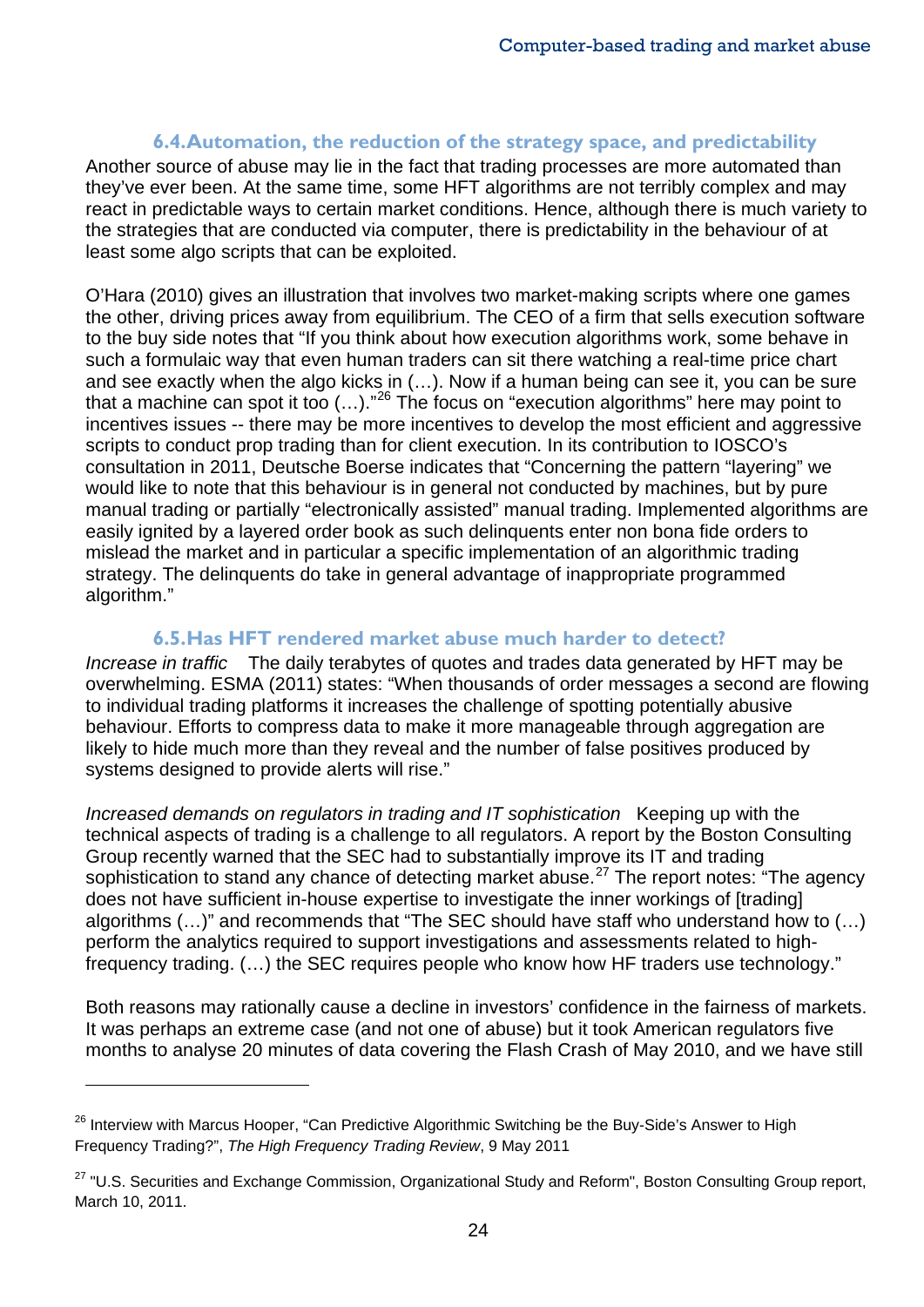not come to an agreed view of what happened. This should be a worrying illustration of the difficulty that exists in conducting investigations involving today's data.

#### **6.6.Informational aspects**

An HFT-driven *decrease in pre-trade transparency* may also give investors the feeling that they are put upon. Large investors complain about the difficulty of knowing what the current price is when quotes are flashed faster that the human eye can see or they continuously 'flicker'. The institutional buy side in particular voices frustration with the "wall of HFT noise" which would leave them at the mercy of their brokers and HF liquidity suppliers, who know "where the market is" much better than they do.

Different participants will not only see a different picture of total order flow, they will also receive it as different speeds depending on how their IT infrastructure is designed, how physically close they are to the exchanges or data vendors, etc. In a world where milliseconds matter, there is likely to be truth to the claim that different agents see a different market to a greater extent that was the case before. A Director of the MTF Turquoise puts it this way:

Where a customer is, relative to the different market centres, means that their view of price (and more importantly, not just their view of what the current price is, but actually their ability to trade against those prices) is totally different to a customer located somewhere else. I think we have to abandon this idea that there is a universal truth for the best currently available price. In some ways the consolidated quote in the United States is actually no longer real. The reason no professional market participant uses it for trading and submission of orders is because it's wrong whoever you are. (Interview with Natan Tiefenbrun, The High Frequency Trading Review, 3 December 2010.)

Whilst an increase in the difference of the perception of the market across agents may be disturbing to some, it is nothing new and it can't represent abuse. Traders closer to the real prices (either physically or temporally) have always attempted to take advantage of those further away, and the speed of accessing and trading on market data was always a function of the investments that a firm has undertaken in that respect.

## **7. HFT and abuse 3: have confounding factors increased the**  *perceived* **likelihood of abuse?**

We now discuss changes in the trading environment that may have affected the perception of abuse in today's markets while being less clearly or not at all attributable to HFT growth.

#### **7.1.The great tangle: latency and confounding factors**

A previous section outlined the fact that discussions of HFT should attempt to isolate the role of low latency from that of deep *preceding* trends such as the end of formal market-making commitments, the automation of trading processes and the growth in proprietary trading (even though it may have accelerated some of these trends). To continue on a related thread, it is also the case that some developments that were *contemporaneous* to the growth in HFT may make the effect of latency as such hard to identify.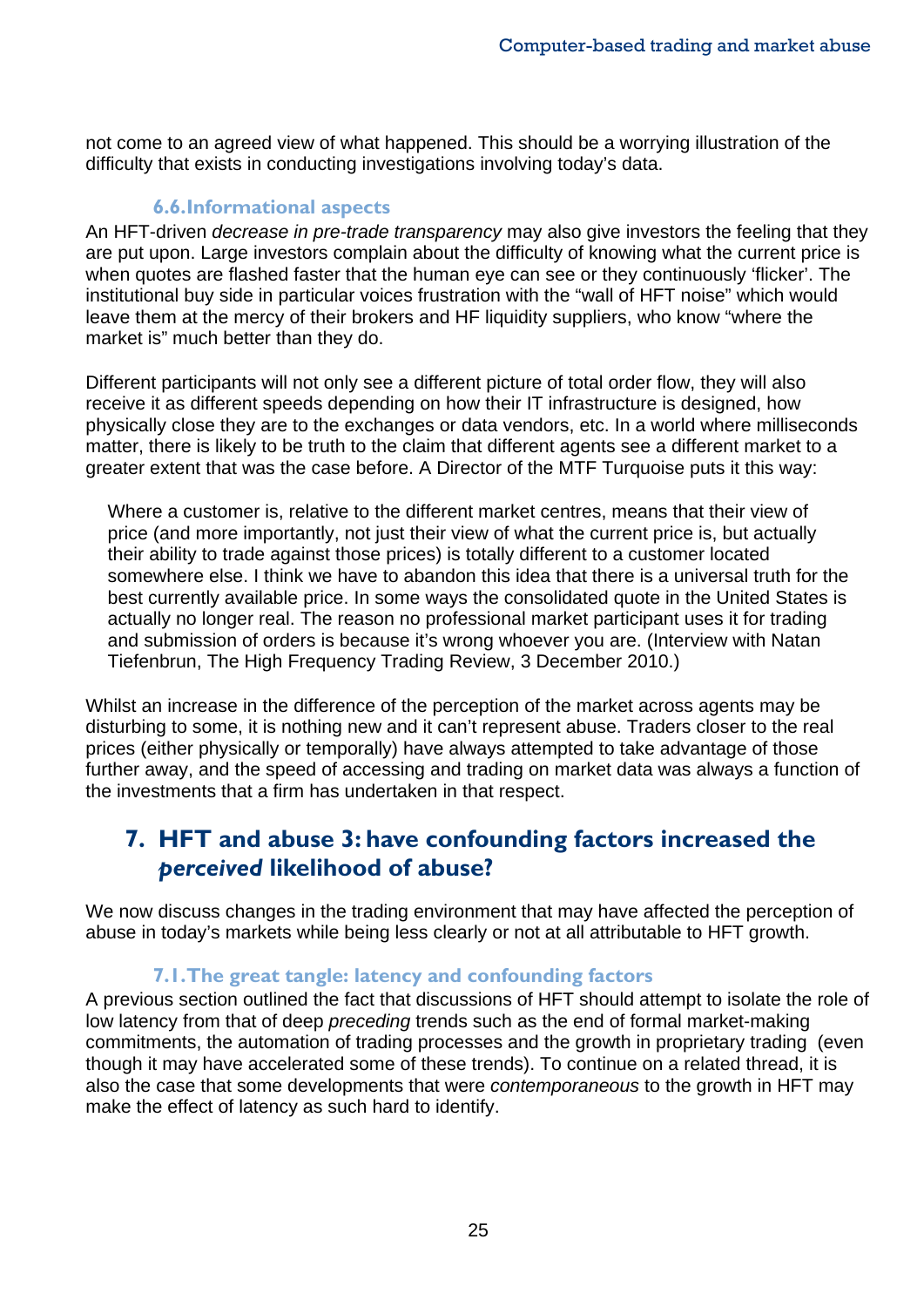#### **7.2.Fragmentation**

Fragmentation of *order flow* deserves special mention in this respect. That is, many venues and modes of trades are now available to traders, especially institutional ones. Figure 3 below shows the recent growth in order flow fragmentation for the London equity market:



#### **Figure 3: the recent growth in order flow fragmentation for the London equity market.**



**(Source: Friederich and Payne, 2011a)**

Therefore the increase in fragmentation was to a fair extent contemporaneous with the growth of HFT, although fragmentation started later (round early 2008) and seems to have stabilized in late 2009, whereas the estimates of HFT we have indicate continuous growth over the period 2007-2010.

Compare the current trading landscape to that of a few years ago: the London Stock Exchange had a near monopoly on UK stock trading, and the top ten (human) brokers would intermediate perhaps 80% of all order flow on the order book at much slower speed. Today's trading environment is more complex in every way: a larger number of participants intervene on a dozen venues instead of one, all this at speeds that make these activities seem simultaneous in time to humans but not at all to agents that operate in milliseconds.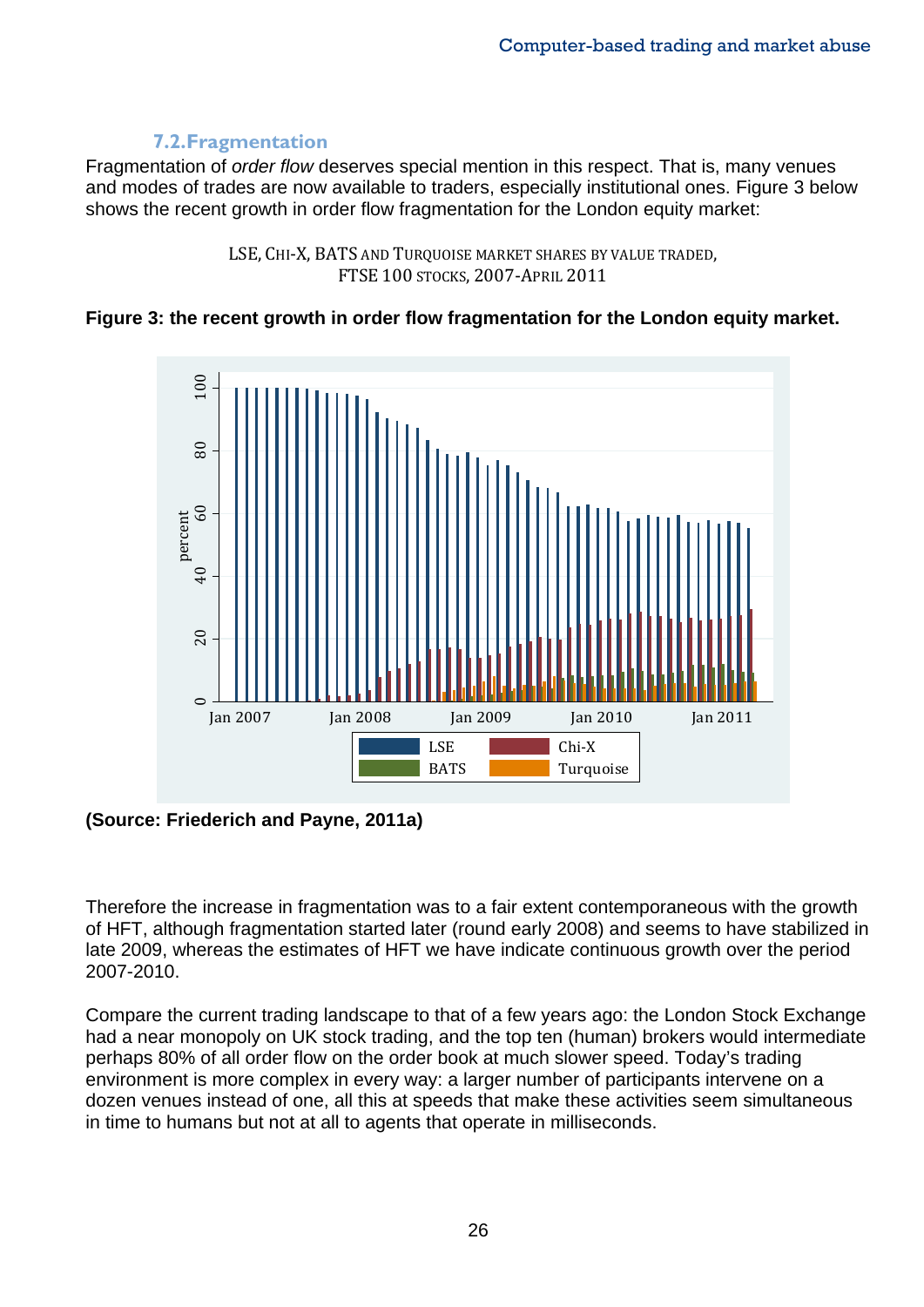The difficulty to understand today's trading structure may add to the frustration and the sense of alienation from the trading process felt by some investors. Fragmentation of order flow within and across borders is distinct from HF trading but it certainly makes the job of regulators harder and may encourage unscrupulous traders.

#### **7.3.Informational aspects**

First, order flow fragmentation generates fragmentation in an *informational* sense in European markets, as there is no consolidated tape displaying prices across all trading venues as in the US. Different market participants must decide from which vendor they will purchase their order flow feed and how it is going to be displayed by choosing a software front end. It required significant investment and is another source of frustration for participants on the buy side below the largest funds, who find it ever harder to assess the quality of execution they receive from their broker pre and post trade. It may add to the sense of "uneven playing field".

A sense of *reduced pre-trade transparency* may also be attributable to the growth in new types of orders (hidden or 'iceberg') specifically designed to hide a substantial part of one's trading interest, and the availability of 'Dark' venues, also designed to avoid revealing one's intentions, was largely concomitant with the growth in HFT.

These developments may have been accelerated by HFT but they are clearly distinct from it and they have preceded it to a fair extent.

*Reduction in tick sizes:* this is another development that's tied to HFT growth but is distinct from it. Smaller tick sizes influence order submission behaviour and are generally considered to have a negative impact on quoted depth. Lower average depth is often attributed to HF strategies but may also be due to reduced tick sizes.

Discussing alleged momentum-based manipulation, the Australian Stock Exchange (ASX 2010) recognises that it may be less to do with HFT than fragmentation by cautiously stating: "(…) some so-called 'momentum' algorithms have the potential to distort price discovery for a security. Within a multi-market operator environment, where liquidity has been fragmented and where maker-taker pricing encourages algorithms to 'chase' one another to receive incentives, the risk of price distortion increases significantly."<sup>[28](#page-28-0)</sup>

# **8. Can HFT make abuse** *less* **likely?**

 $\overline{a}$ 

This view doesn't seem to be often entertained. Yet the case can be made that at least some HFT activity has the potential to make manipulation attempts more risky and costly, and therefore to reduce their incidence.

As described above, a sizeable subset of HF traders are statistical arbitrageurs whose focus is the relative pricing of economically similar securities. As such they should trade so as to contribute to keeping the prices of these similar assets in equilibrium and thus provide a counter-balancing force to those attempting to manipulate. The manipulator, for example, may

<span id="page-28-0"></span><sup>&</sup>lt;sup>28</sup> Australian Stock Exchange, "Review of Algorithmic Trading and Market Access Arrangements", 8 February 2010.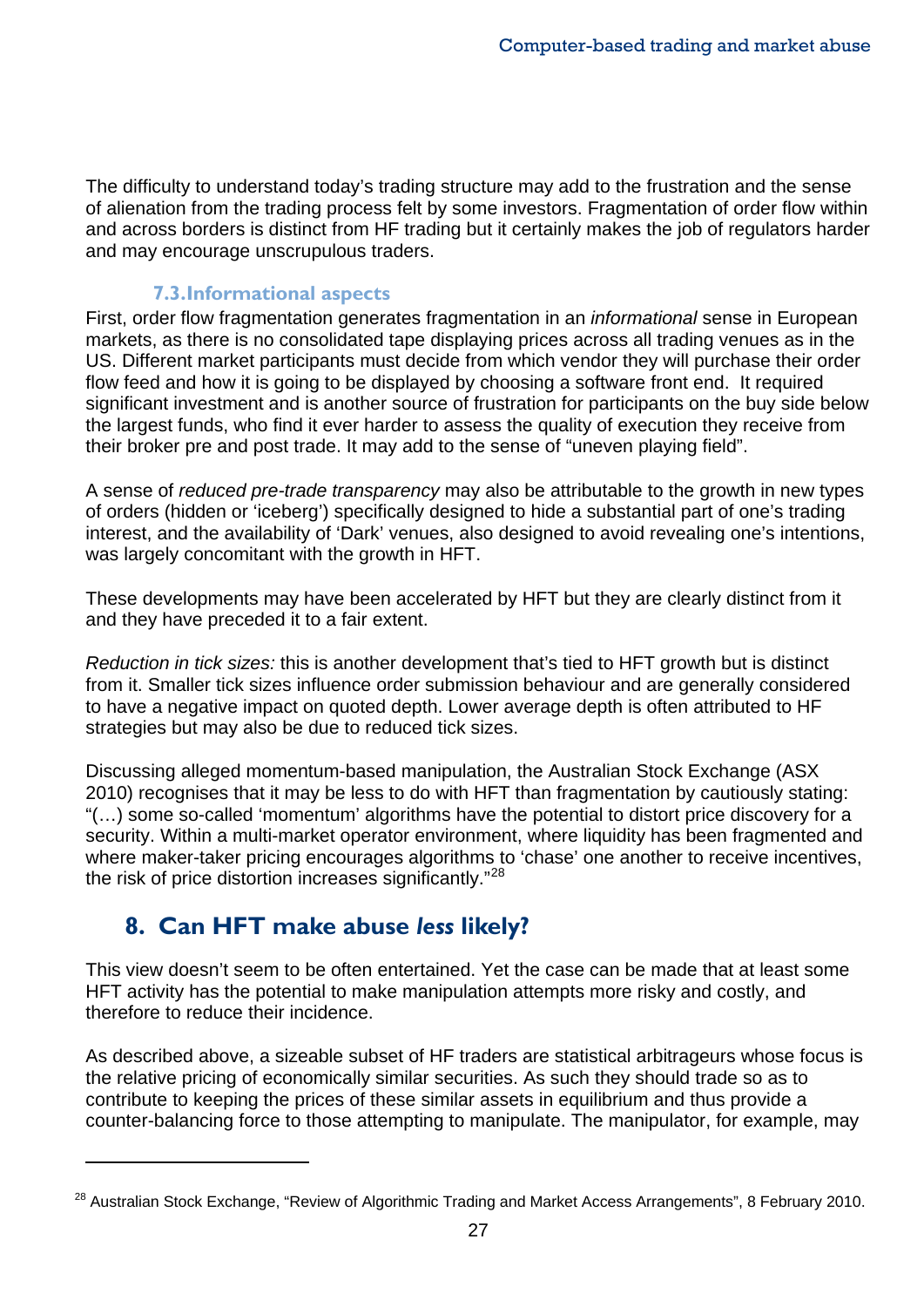try to move a stock price downwards through a burst of aggressive selling. A stat-arb algorithm would immediately spot that this stock's price has moved out of line compared to its peers' prices, and would quickly buy the manipulated stock (while selling some of the peer group). This dampens the price move and makes it harder for the manipulator to trade at a profit. If the manipulator was able to affect the prices of the entire set of stocks simultaneously then the stat-arb model could not correct the mis-pricing, but this would require the commitment of significant capital and a sophisticated manipulative algorithm.

Thus, HFT algorithms of the stat-arb and market-making types are likely to limit the scope for manipulation. It is not clear which dominates, on average, between the forces of equilibrium and manipulation.

# **9. How does market surveillance adapt to an HFT world?**

Aitken notes that in terms of sophistication and therefore ability to conduct illegitimate trading, "Regulators are behind exchanges and exchanges are behind brokers."<sup>[29](#page-29-0)</sup> Market surveillance is gradually adapting to changes in trading practices though, whether they are HFT-driven or not.

- At the individual firm level, software is developed that assesses the toxicity of order flow on each venue by examining patterns in recent activity. A green light is given when it's safe. $^{30}$  $^{30}$  $^{30}$
- At the level of trading venues and brokers, there is increased reliance on other traders to report potential abuse and on trading venues to police it. Some years ago, the historical exchanges held a near monopoly on trading in their shares and could perhaps afford to be more complacent. Today, the operators of electronic trading venues have stronger incentives to deal with simple forms of abuse because they are competing to attract order flow and must be seen to maintain an orderly trading system. Other traders should have equally strong incentives to report wrongdoers to the venues.
- At the level of national regulators, recent steps taken also rely on traders. In Europe, this is formalised in the "Suspicious Transactions Reports" (STRs) stemming from the Market Abuse Directive and implemented in the UK since 2005.
- Across markets: surveillance across venues is made crucial by the extent of fragmentation and the fact that abuse can be conducted across borders, classes of assets. This is one of the thorniest issues facing regulators.

The broad trends are therefore to place more emphasis on market participants themselves ('micro-surveillance'), to improve regulator ability to track traders across markets through the use of unique trader identifiers, and to try and implement a degree of real-time surveillance to weed out abuse as early as possible. The data overload problem noted above is here to stay though. ASX (2010) reports that "Several market supervisors indicated that the split between real time and post trade analysis is roughly 5%:95%. This strong emphasis on post-trade

<span id="page-29-0"></span><sup>&</sup>lt;sup>29</sup> http://video.ft.com/v/89326741001/Jun-1-Can-regulators-keep-up-

<span id="page-29-1"></span><sup>30</sup> See, e.g., "Manipulative trading detection systems spring up", *Wall Street Letter*, April 18, 2011.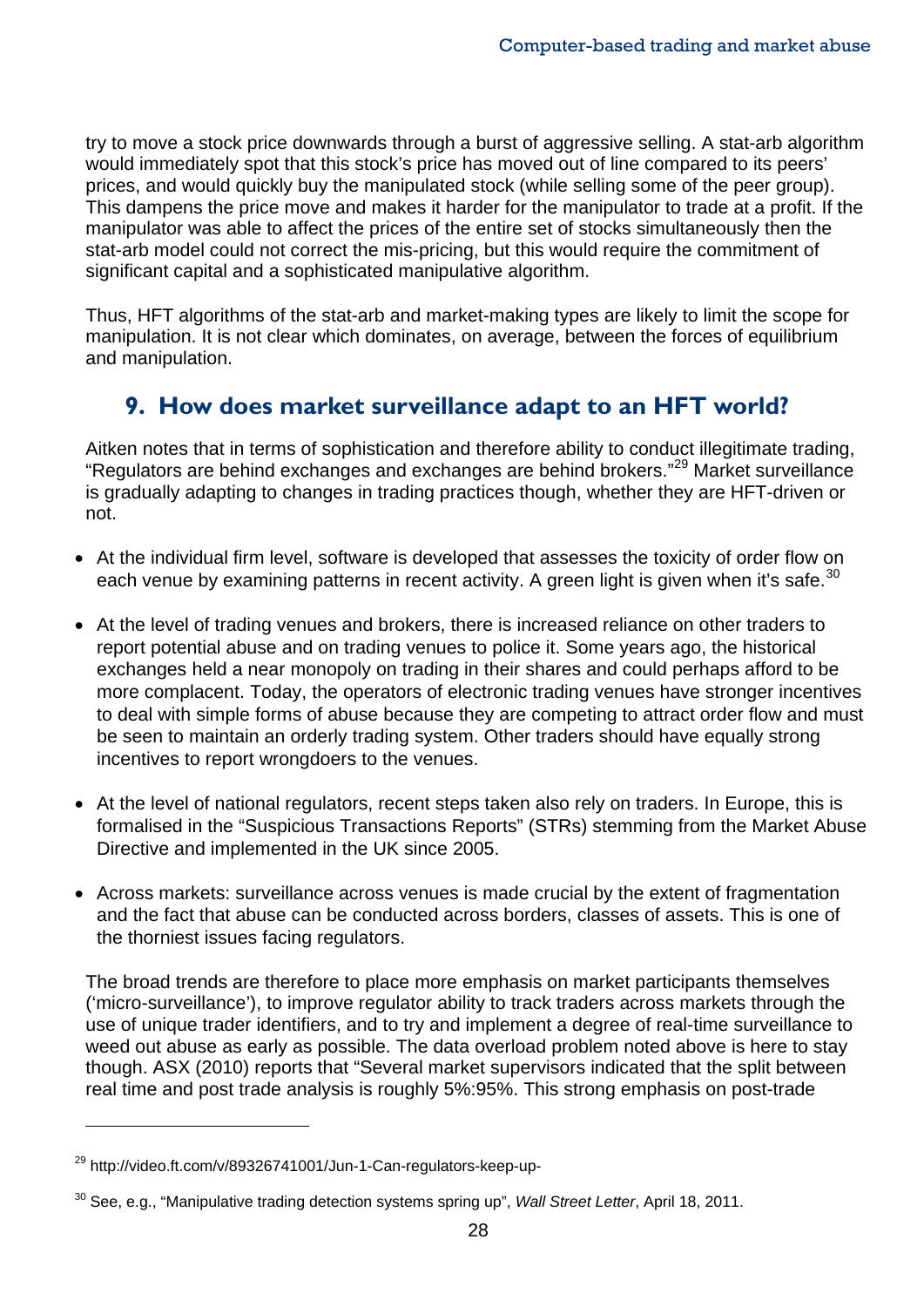surveillance activity is necessary due to the large volumes of data that need to be integrated before sophisticated pattern analysis software can scan the data for indications of misconduct."

In May 2011, US Senator Charles Schumer has suggested that HF traders shoulder the extra cost of market surveillance that their activities generate, although this idea may not be easy to implement.

An ongoing discussion involves the existence of a socially wasteful level of investment associated to HFT (the "arms race" argument). Increased market surveillance cost inflicted on society could even more directly result from HFT.

## **10. Concluding comments**

Like many reports focussing on HFT, the current one contributes at this stage many more questions than answers.

We have attempted to draw attention to two points: first, anecdotal evidence from the financial press, discussion with traders, or reactions to regulatory calls for evidence suggests to us that the perception of abuse or "unfairness" may have increased in HFT-driven markets. The extent to which this perception is at variance with current reality is unclear for lack of evidence on the extent of abuse.

Second, we suggest that this shift in perceptions (and perhaps reality) could have occurred for three sets of reasons:

- HF traders may be able to exploit a latency advantage to inflict losses on slower players. It is unclear to what extent these strategies are sustainable to those who implement them unless they hold a speed advantage over nearly everybody else.
- The arrival of HFT may have altered the trading environment in ways that have increased abuse or its perception: thinner and more correlated order flow, increased opacity, use of more generic strategies prone to manipulation, concentration in liquidity supply. Strategies that benefit from the creation of price pressure effects or from the predictability of algo behaviour may be more tempting to conduct than they used to be. They may also be harder to catch: the technical and data aspects of the new trading environment make market monitoring harder.
- Concomitant changes that were only partly or not at all driven by HFT may have increased the perception of abuse: fragmentation in an order flow or informational sense and reduced pre-trade transparency are examples.

To use an analogy, HF trading is described as a mode of trade that relies on very small average profits that become significant when accumulated over a very large number of trades. Manipulative practices may have followed suit: the possibility that 'micro-manipulation' relying on the high-frequency generation of small, temporary price deviations may be more commonplace than before ought to be entertained.

A countervailing force is that HFT arbitrageurs have powerful means and incentives to keep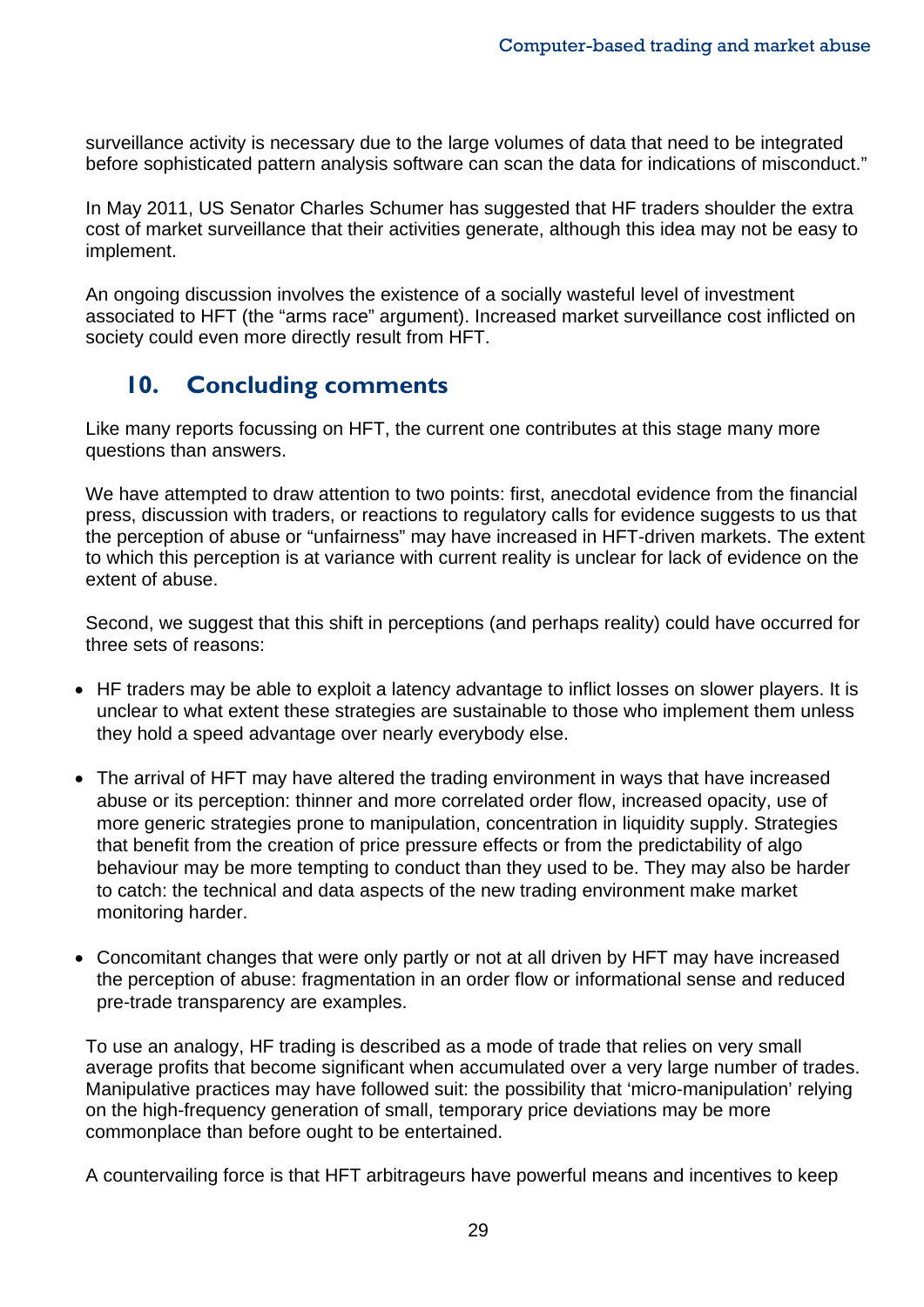prices in equilibrium. This argument is often disregarded.

Beyond a handful of publicized cases that were prosecuted by regulators, there is no evidence on the reality of abuse in HFT-dominated markets. Industry voices on all sides are calling for more to be produced. "*If the regulator has concerns over possible breaches of the market abuse regime in Europe as it currently stands, research into this area should be initiated. Although time consuming and costly, it may help to put to rest wider concerns if conducted effectively.*" (AFME 2011)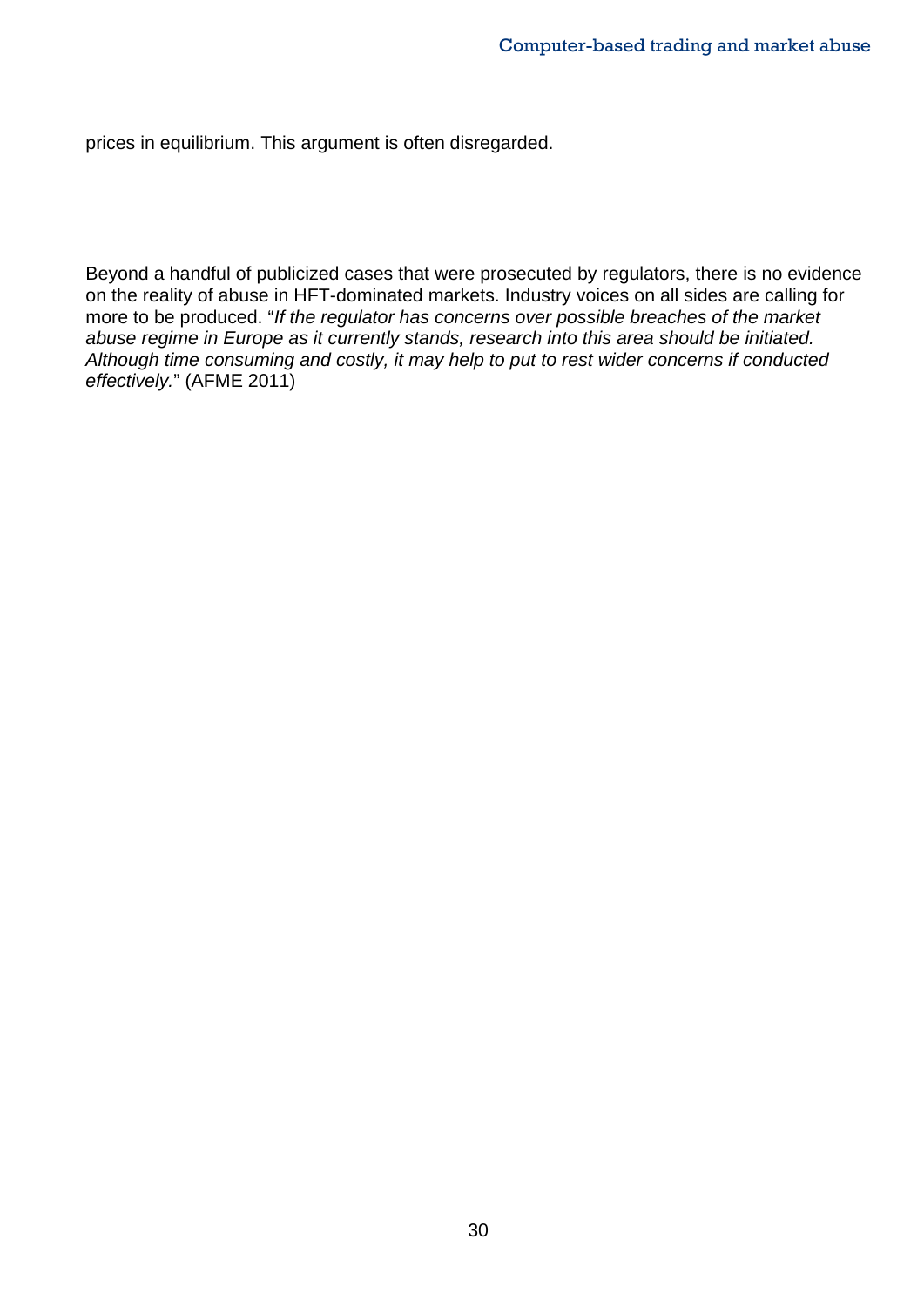### **References**

AFME (2011), Response to IOSCO Consultation Report on 'Regulatory Issues Raised by the Impact of Technological Changes on Market Integrity and Efficiency', Association for Financial Markets in Europe, 12 August 2011.

Angel, James J. and Douglas McCabe (2010), "Fairness in Financial Markets: The Case of High Frequency Trading", McDonough School of Business Working Paper, December.

Angel, James, Lawrence Harris and Chester Spatt (2011), "Equity Trading in the 21st Century," *Quarterly Journal of Finance*, 1(2), 1-53.

ASX (2010), "Review of Algorithmic Trading and Market Access Arrangements", Australian Stock Exchange, 8 February 2010.

Attari, Mukarram, Antonio S. Mello, and Martin E. Ruckes (2005), "Arbitraging Arbitrageurs", *Journal of Finance*, 60(5), 2471-2511.

Biais, Bruno, and Paul Woolley (2011), "High-Frequency Trading", Working Paper, March.

Brogaard, Jonathan (2010), "High Frequency Trading and its Impact on Market Quality", working paper.

Brunnermeier, M. K., and L. H. Pedersen (2005), "Predatory Trading", *Journal of Finance*, 60, 1825-1863.

Cartea, Alvaro and Jose Penalva (2011) "Where is the Value In High-Frequency Trading," working paper.

Cherian, Joseph A. and Robert A. Jarrow (1995), "Market Manipulation" in R. Jarrow et al., Eds., *Handbooks in Operations Research & Management Science*, Vol. 9, Ch. 20, Elsevier.

Chordia, Tarun, Richard Roll and Avanidhar Subrahmanyam (2011), "Recent trends in trading activity and market quality", *Journal of Financial Economics*, (DOI: 10.1016/j.jfineco.2011.03.008).

Cohen, Samuel and Lukasz Szpruch (2011) " A Limit Order Book for Latency Arbitrage," working paper.

DeLong, Bradford, Andrei Shleifer, Lawrence H. Summers, and Robert J. Waldmann (1990), "Positive-Feedback Investment Strategies and Destabilizing Rational Speculation", *Journal of Finance*.

ESMA (2011), "Guidelines on systems and controls in a highly automated trading environment for trading platforms, investment firms and competent authorities," Consultation paper, European Securities and Markets Authority, 113 pages, 20 July 2011, http://www.esma.europa.eu/popup2.php?id=7675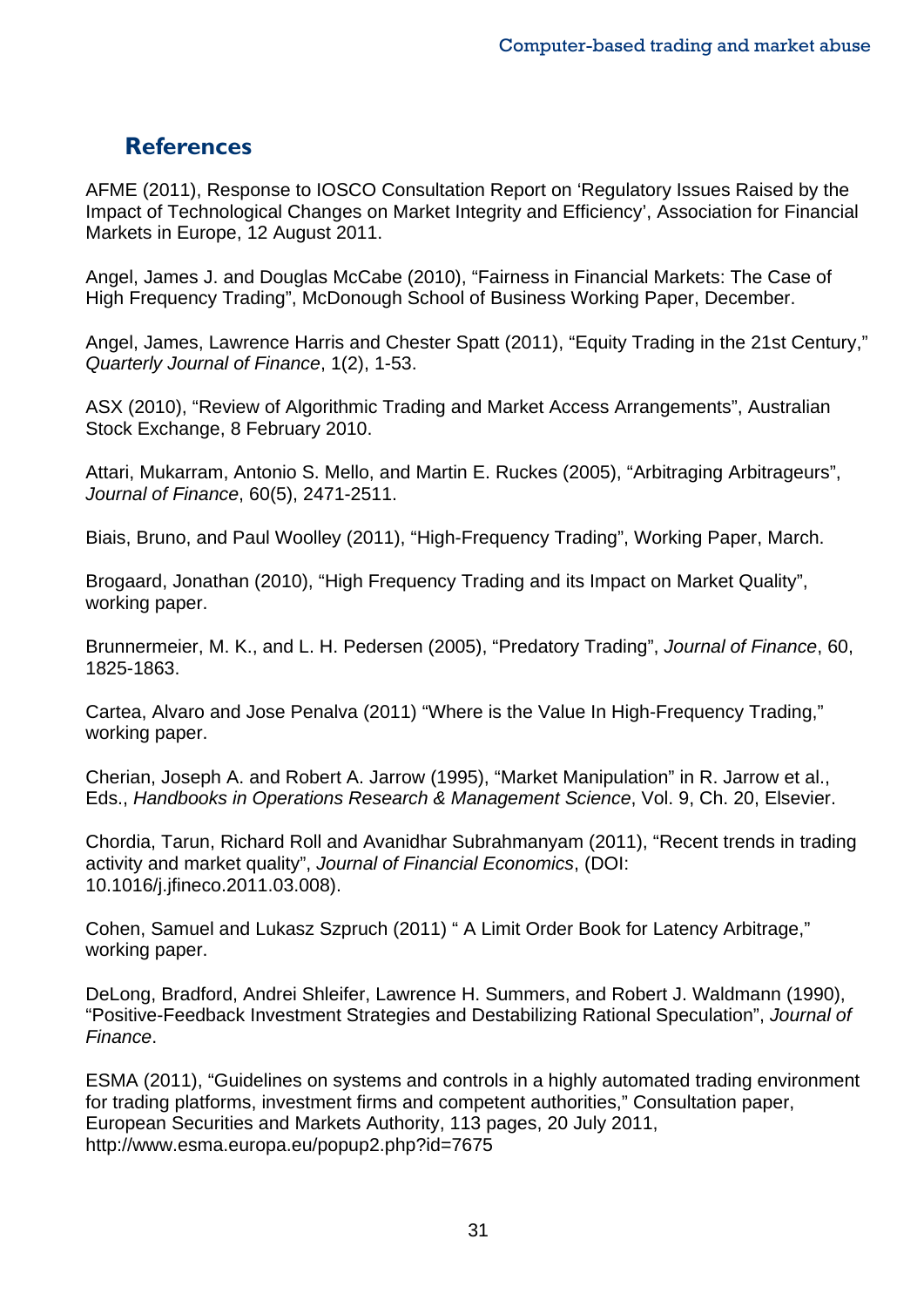European Commission (2010), Consultation on the review of the Markets in Financial Instruments Directive (MiFID), 8 December 2010, 83 pages, http://ec.europa.eu/internal\_market/consultations/docs/2010/mifid/consultation\_paper\_en.pdf

Foucault, Thierry (1999) "Order Flow Composition and Trading Costs in a Dynamic Limit Order Market," *Journal of Financial Markets*, 2, 99-134.

Friederich, Sylvain and Richard Payne (2011a), "Computer-Based Trading, Liquidity and Trading Costs", report to Foresight, July, http://www.bis.gov.uk/assets/bispartners/foresight/docs/computer-trading/11-1240-dr5 computer-based-trading-liquidity-and-trading-costs.pdf.

Friederich, Sylvain and Richard Payne (2011b), "Trading Anonymity and Predatory Behaviour", Working Paper, September.

Gerig, Austin and David Michayluk (2010) "Automated Liquidity Provision and the Demise of Traditional Market Making,", working paper.

Glosten, Lawrence and Paul Milgrom (1985) "Bid, Ask and Transaction Prices in a Specialist Market with Heterogeneously Informed Traders", *Journal of Financial Economics*, 14, 71-100.

Harris, Lawrence and Ethan Namvar (2011), "The Economics of Flash Orders and Trading", Working Paper.

Hasbrouck, Joel and Gideon Saar (2010), "Low-Latency Trading", Johnson School Research Paper, October.

Hoffman, Peter (2011) "Algorithmic Trading in a Dynamic Limit Order Market", working paper.

IOSCO (2011), "Regulatory Issues Raised by the Impact of Technological Changes on Market Integrity and Efficiency", International Organization of Securities Commissions, October 2011, http://www.iosco.org/library/pubdocs/pdf/IOSCOPD361.pdf.

Jarrow, Robert and Philip Protter (2011) "A Dysfunctional Role of High-Frequency Trading in Electronic Markets," working paper.

Jovanovic, Boyan and Albert Menkveld (2010) "Middlemen in Limit Order Markets", working paper.

Kyle, Albert S. and S. Viswanathan (2008), "How to Define Illegal Price Manipulation", *American Economic Review*: Papers & Proceedings, 98:2, pp. 274–279.

Martinez, Victor and Ioanid Rosu (2011) "High Frequency Traders, News and Volatility," working paper.

O'Hara, Maureen (2010), "What is a Quote?", *Journal of Trading*, Spring.

Putnins, Talis J. (2011), "Market Manipulation: a Survey", *Journal of Economic Surveys* doi: <10.1111/j.1467-6419.2011.00692.x>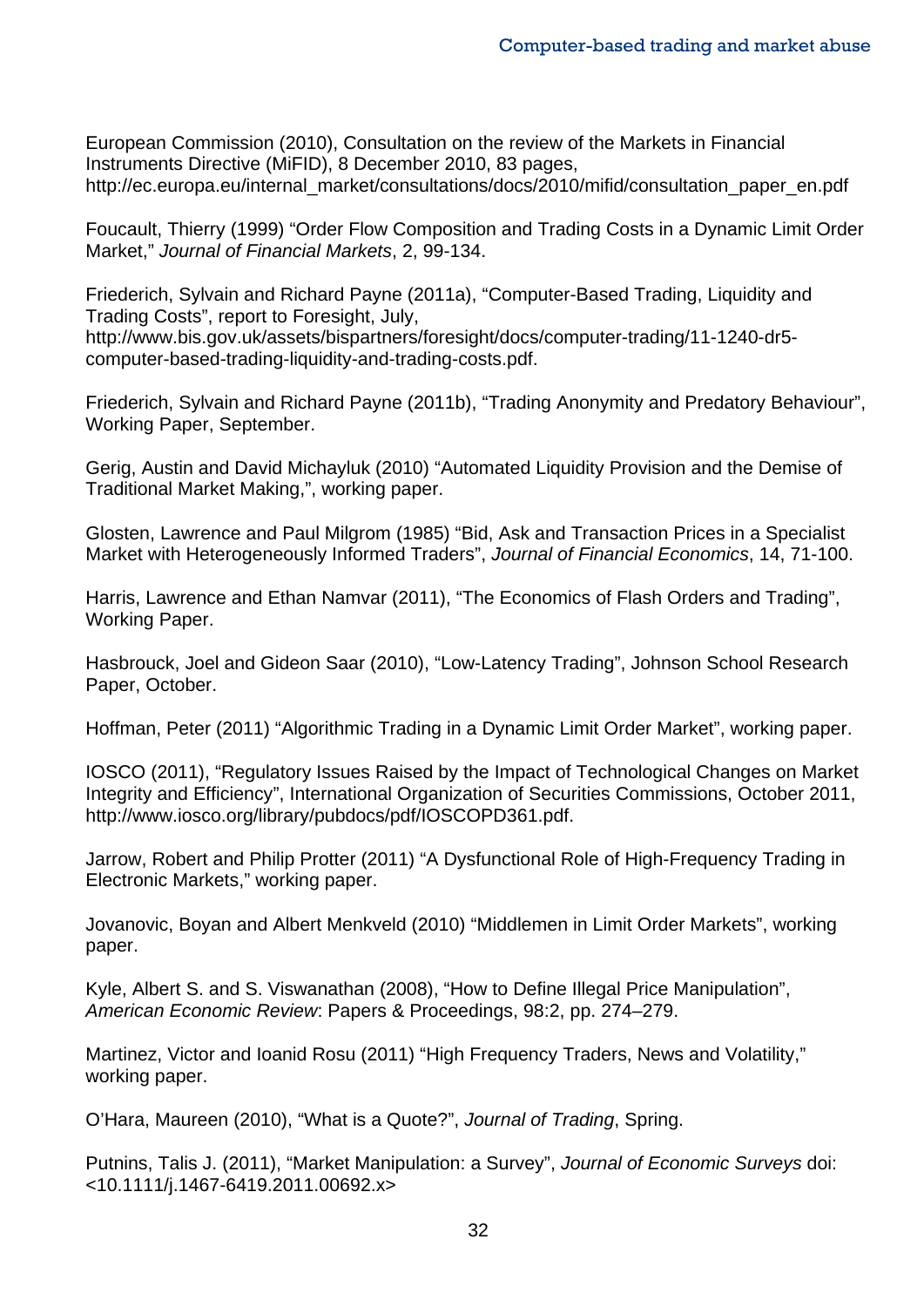SEC (2010), "Concept Release on Equity Market Structure", US Securities and Exchange Commission, 14 January 2010, mimeo, 74 pages, http://www.sec.gov/rules/concept/2010/34- 61358.pdf

Zhang, Frank and Stuart Baden Powell, "The Impact of High-Frequency Trading on Markets", *CFA Magazine*, March/April 2011.